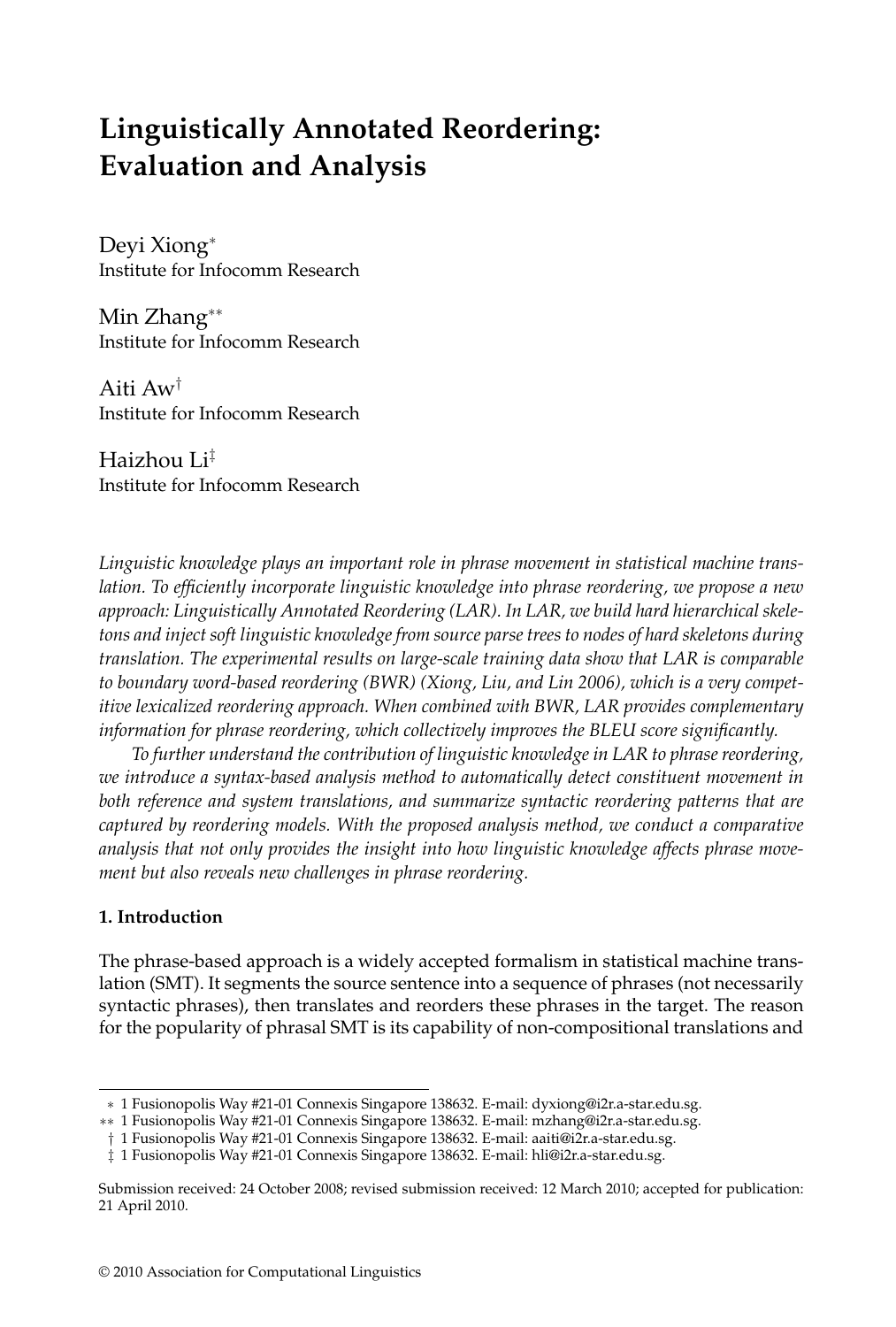local word reorderings within phrases. Unfortunately, reordering at the phrase level is still problematic for phrasal SMT. The default distortion-based reordering model simply penalizes phrase movement according to the jump distance, without considering any linguistic contexts (morphological, lexical, or syntactic) around phrases.

In order to utilize lexical information for phrase reordering, Tillman (2004) and Koehn et al. (2005) propose lexicalized reordering models which directly condition phrase movement on phrases themselves. One problem with such lexicalized reordering models is that they are restricted only to reorderings of phrases seen in training data. To eliminate this restriction, Xiong, Liu, and Lin (2006) suggest using boundary words of phrases (i.e., leftmost/rightmost words of phrases), instead of phrases, as reordering evidence. Although these lexicalized reordering models significantly outperform the distortion-based reordering model as reported, only using lexical information (e.g., boundary words) is not adequate to move phrases to appropriate positions.

Consider the following Chinese example with its English translation:

[VP [PP 在(while) 制定(develop) 有关(related) 法律(legislation) 时] [VP [VV 考 虑(consider)] [NP [DNP [NP 这次(this) 全民公决(referendum)] [DEG 的(of)]] [NP 结  $\mathbb{R}$ (results)]]]<sup>1</sup> consider the results of this referendum while developing related legislation

In this example, boundary words  $\bar{\text{\texttt{m}}}$  and  $\mathbb H$  are able to decide that the translation of the PP phrase 在…时 should be postponed until some phrase that succeeds it is translated. But they cannot provide further information about exactly which succeeding phrase should be translated first. If high-level linguistic knowledge, such as the syntactic context VP $\rightarrow$ PP VP, is given, the position of the PP phrase can be easily determined since the pre-verbal modifier PP in Chinese is frequently translated into a post-verbal counterpart in English.

In this article, we focus on linguistically motivated phrase reordering, which integrates high-level linguistic knowledge in phrase reordering. We adopt a two-step strategy. In the first step, we establish a hierarchical skeleton in phrasal SMT by incorporating Bracketing Transduction Grammar (BTG) (Wu 1997) into phrasal SMT. In the second step, we inject soft linguistic information into nodes of the skeleton.

There are two significant advantages to using BTG in phrasal SMT. First, BTG is able to generate hierarchical structures.<sup>2</sup> This not only enhances phrasal SMT's capability for hierarchical and long-distance reordering but also establishes a platform for phrasal SMT to incorporate knowledge from linguistic structure. Second, phrase reordering is restricted by the ITG constraint (Wu 1997). Although it only allows two orders (**straight** or **inverted**) of nodes in any binary branching structure, it is broadly verified that the ITG constraint has good coverage of word reorderings on various language pairs (Wu, Carpuat, and Shen 2006). This makes phrase reordering in phrasal SMT a more tractable task.

After enhancing phrasal SMT with a hard hierarchical skeleton, we further inject soft linguistic information into the nodes of the skeleton. We annotate each BTG node

<sup>1</sup> In this article, we use Penn Chinese Treebank phrase labels (Xue et al. 2000).

<sup>2</sup> Chiang (2005) also generates hierarchical structures in phrasal SMT. One difference is that Chiang's hierarchical grammar is lexicon-sensitive because the model requires at least one pair of aligned words in each rule except for the "glue rule." The other difference is that his grammar allows multiple nonterminals. These two differences make Chiang's grammar more expressive than the BTG but at the cost of learning a larger model.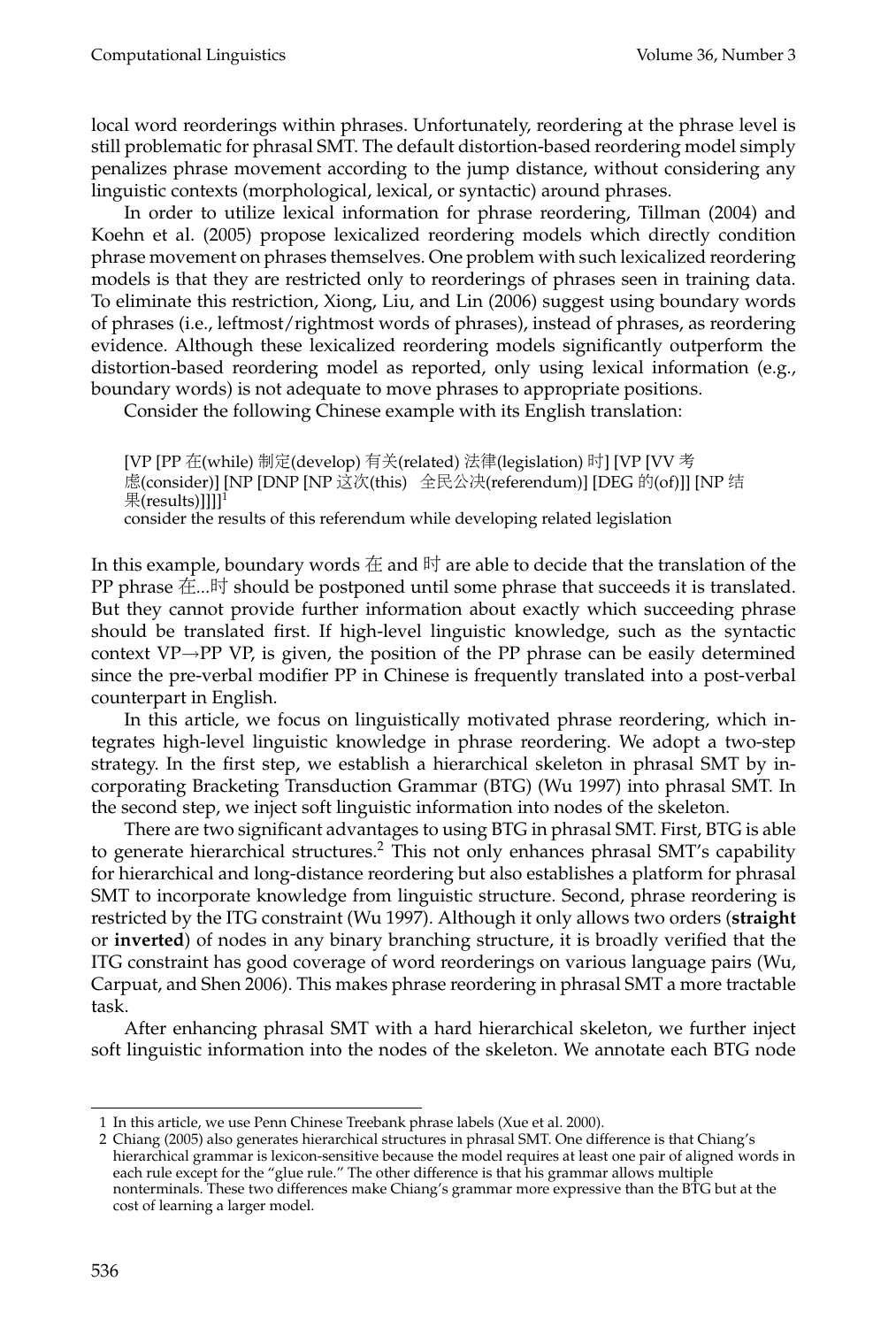with syntactic and lexical elements by projecting the source parse tree onto the BTG binary tree. The challenge, of course, is that BTG hierarchical structures are not always aligned with the linguistic structures in the source language parse tree. To address this issue, we propose an annotation algorithm. The algorithm is able to label any BTG nodes during decoding with very little overhead, regardless of whether the BTG nodes are aligned with syntactic constituent nodes in the source parse tree. The annotated linguistic elements are then used to guide phrase reordering under the ITG constraint.

We call this two-step phrase reordering strategy **linguistically annotated reordering (LAR)** (Xiong et al. 2008a). Xiong, Liu, and Lin (2006) also adapt a two-step reordering strategy based on BTG. However, they use boundary words as reordering features at the second step. To distinguish this from our work, we call their approach **boundary word–based reordering (BWR)**. LAR and BWR can be considered as two reordering variants for BTG-based phrasal SMT, which have similar training procedures. Furthermore, they can be combined.

We evaluate LAR vs. BWR using the automatic metric BLEU (Papineni et al. 2002). The BLEU scores show that LAR is comparable to BWR and significantly improves phrase reordering when combined with BWR.

We want to further study what happens when we combine BWR with LAR. In particular, we want to investigate to what extent the integrated linguistic knowledge (from LAR) changes phrase movement in an actual SMT system, and in what direction the change takes place. The investigations will enable us to have a better understanding of the relationship between phrase movement and linguistic context, and therefore to explore linguistic knowledge more effectively in phrasal SMT.

Because syntactic constituents are often moved together across languages during translation (Fox 2002), we particularly study how linguistic knowledge affects syntactic constituent movement. To that end, we introduce a syntax-based analysis method. We parse source sentences, and align the parse trees with reference translations as well as system translations. We then summarize syntactic reordering patterns using contextfree grammar (CFG) rules from the obtained tree-to-string alignments. The extracted reordering patterns clearly show the trace of syntactic constituent movement in both reference translations and system translations.

With the proposed analysis method, we analyze the combination of BWR and LAR vs. BWR alone. There are essentially three issues that are addressed in this syntax-based comparative analysis.

- 1. The first issue concerns syntactic constituent movement in human/ machine translations. Fox (2002) investigates syntactic constituent movement in human translations. We study syntactic constituent movement in both human translations and machine translations that are generated by an actual SMT system and compare them.
- 2. The second issue concerns the change of phrase movement after rich linguistic knowledge is integrated into phrase reordering. To gain a better insight into this issue, we study phrase movement patterns for 13 specific syntactic constituents.
- 3. The last issue concerns which constituents remain difficult to reorder even though rich linguistic knowledge is employed.

The rest of the article is structured as follows. Section 2 introduces background information about BTG-based phrasal SMT and phrase reordering under the ITG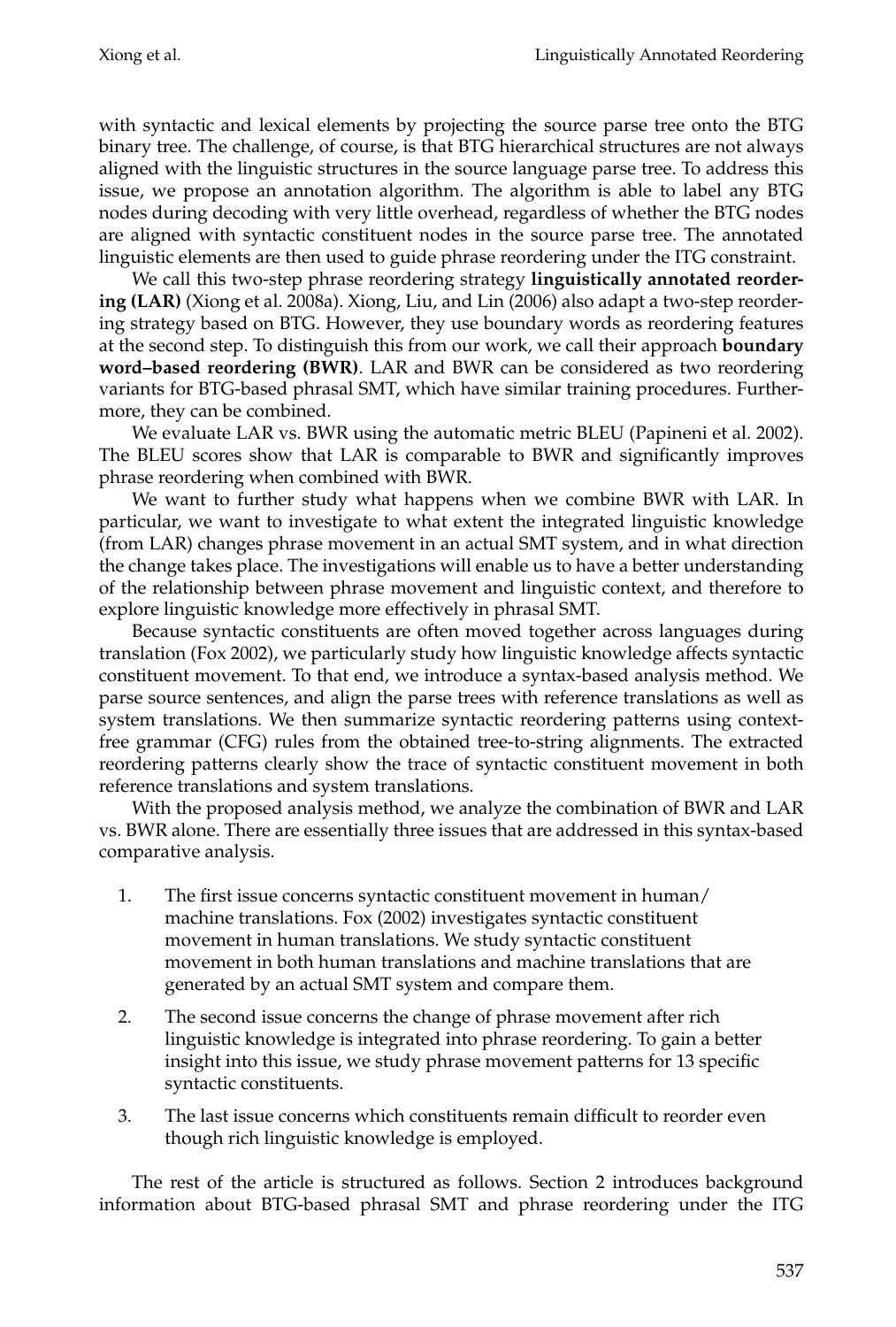constraint. Section 3 describes algorithms which extract training instances for reordering models of BWR and LAR. Section 4 introduces the BWR model as our baseline reordering model. Section 5 describes LAR and the combination of LAR with BWR. Section 6 elaborates the syntax-based analysis method. Section 7 reports our evaluation results on large-scale data. Section 8 demonstrates our analysis results and addresses the various issues discussed above. Section 9 discusses related work. And finally, Section 10 summarizes our main conclusions.

### **2. Background**

### **2.1 BTG-Based Phrasal SMT**

We establish a unified framework for BTG-based phrasal SMT in this section. There are two kinds of rules in BTG, lexical rules (denoted as *r<sup>l</sup>* ) and merging rules (denoted as  $r^m$ ):<sup>3</sup>

$$
r^{l}: A_{p} \to x/y
$$
  
\n
$$
r^{m}: A_{p} \to [A_{l}, A_{r}][\langle A_{l}, A_{r} \rangle
$$
\n(1)

A lexical rule translates a source phrase *x* into a target phrase *y* and generates a leaf node *A* in the BTG tree. Merging rules combine left and right neighboring phrases *Al* and  $A_r$  into a larger phrase  $A_p$  in an order  $o \in \{straight, inverted\}$ . In this article, we use "[]" to denote a straight order and " $\langle \rangle$ " an inverted order.

We define a BTG derivation *D* as a sequence of independent applications of lexical and merging rules  $(D = \langle r^l_{1..n_l}, r^m_{1..n_m} \rangle)$ . Given a source sentence, the decoding task of BTG-based SMT is to find a best derivation, which yields the best translation.<sup>4</sup>

We assign a probability to each rule using a log-linear model with different features and corresponding weights  $\lambda$ , then multiply them to obtain  $P(D)$ . To keep in line with the common understanding of standard phrasal SMT (Koehn, Och, and Marcu 2003), here we re-organize these features into a translation model  $(P_T)$ , a reordering model  $(P_R)$ , and a target language model  $(P_L)$  as follows:

$$
P(D) = P_T(r_{1..n_l}^l) \cdot P_R(r_{1..n_m}^m)^{\lambda_R} \cdot P_L(e)^{\lambda_L} \cdot exp(|e|)^{\lambda_w}
$$
 (2)

where  $exp(|e|)$  is the word penalty.

The translation model is defined as

$$
P_T(r_{1..n_l}^l) = \prod_{i=1}^{n_l} P(r_i^l)
$$
  
\n
$$
P(r^l) = p(x|y)^{\lambda_1} \cdot p(y|x)^{\lambda_2} \cdot p_{lex}(x|y)^{\lambda_3} \cdot p_{lex}(y|x)^{\lambda_4} \cdot exp(1)^{\lambda_5}
$$
\n(3)

where  $p(\cdot)$  represents the phrase translation probabilities in both directions,  $p_{lex}(\cdot)$  denotes the lexical translation probabilities in both directions, and *exp*(1) is the phrase penalty.

<sup>3</sup> The subscripts *l*,*r*, *p* of *A* do not mean that we categorize *A* into three different nonterminals. We use them to represent the left node, right node, and parent node.

<sup>4</sup> In this article, we use *c* to denote a source sentence and *e* a target sentence.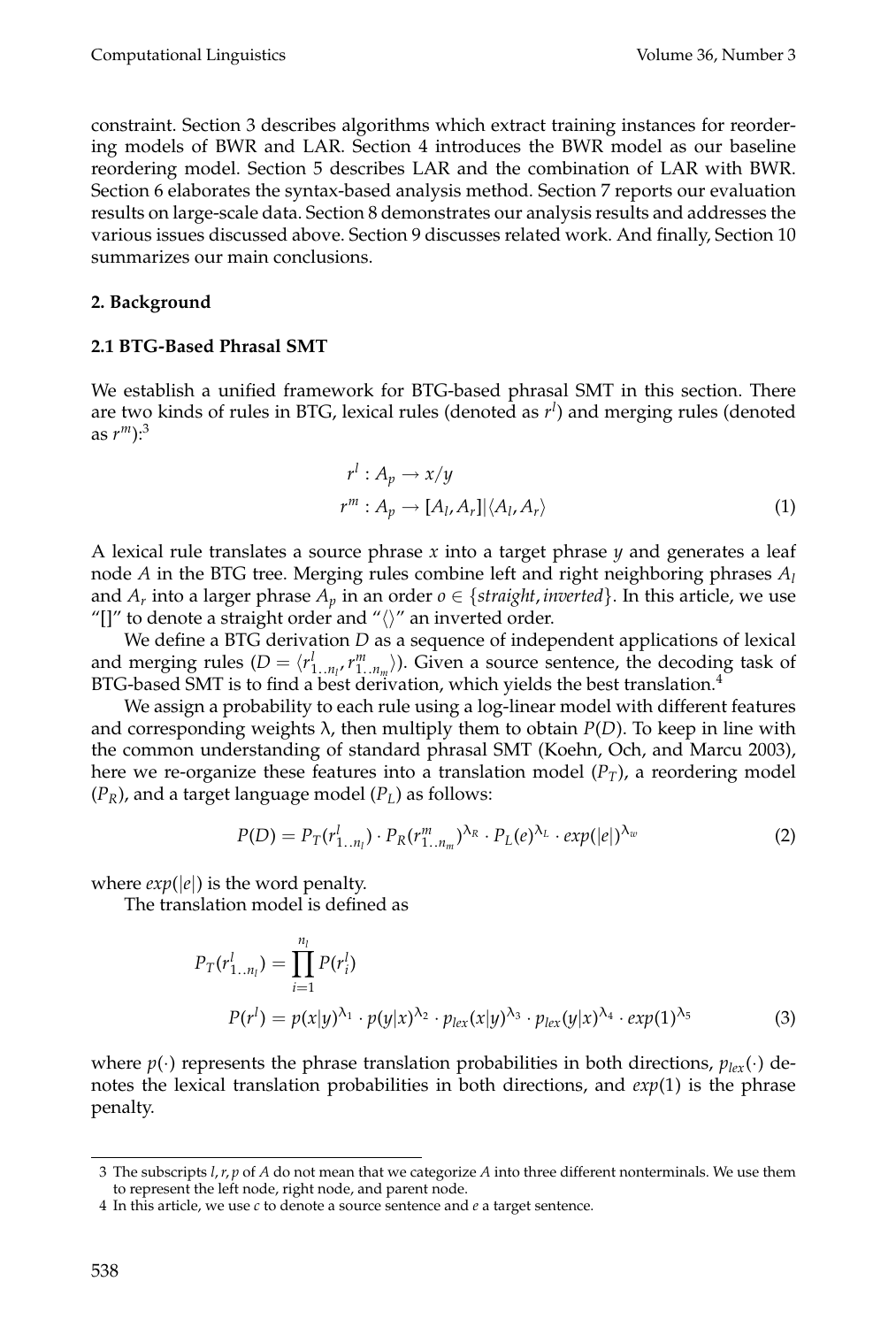Similarly, the reordering model is defined on the merging rules as follows:

$$
P_R(r_{1..n_m}^m) = \prod_{i=1}^{n_m} P(r_i^m)
$$
\n(4)

One of the most important and challenging tasks in building a BTG-based phrasal SMT system is to define  $P(r^m)$ .

#### **2.2 Reordering Under the ITG Constraint**

Under the ITG constraint, three nodes  $\{A_l, A_r, A_p\}$  are involved when we consider the order *o* between the two children  $\{A_l, A_r\}$  in any binary subtrees. Therefore it is natural to define the ITG reordering  $P(r^m)$  as a function as follows:

$$
P(rm) = f(Al, Ar, Ap, o)
$$
\n(5)

where  $o \in \{straight, inverted\}$ .

Based on this function, various reordering models are built according to different assumptions. For example, the flat reordering model in the original BTG (Wu 1996) assigns prior probabilities for the straight and inverted order assuming the order is highly related to the properties of language pairs. It is formulated as

$$
P(rm) = \begin{cases} ps, & o = straight \\ 1 - ps, o = inverted \end{cases}
$$
 (6)

Supposing French and English are the source and target language, respectively, the value of  $p_s$  can be set as high as  $0.8$  to prefer monotone orientations because the two languages have similar word orders in most cases.

The main problem of the flat reordering model is also the problem of the standard distortion model (Koehn, Och, and Marcu 2003): Neither model considers linguistic contexts. To be context-dependent, the ITG reordering might directly model the conditional probability  $P(o|A_l, A_r)$ . This probability could be calculated using the maximum likelihood estimate (MLE) by taking counts from training data, in the manner of the lexicalized reordering model (Tillman 2004; Koehn et al. 2005):

$$
P(o|A_l, A_r) = \frac{Count(o, A_l, A_r)}{Count(A_l, A_r)}
$$
\n(7)

Unfortunately this lexicalized reordering method usually leads to a serious data sparseness problem under the ITG constraint because  $A_l$  and  $A_r$  become larger and larger due to the merging rules, and are finally unseen in the training data.

To avoid the data sparseness problem yet be contextually informative, attributes of *Al* and *Ar*, instead of nodes themselves, are used as reordering evidence in a new perspective of the ITG reordering (Xiong, Liu, and Lin 2006). The new perspective treats the ITG reordering as a binary-classification problem where the possible order *straight* or *inverted* between two children nodes is the target class which the reordering model predicts given *Al*, *Ar*, and *Ap*.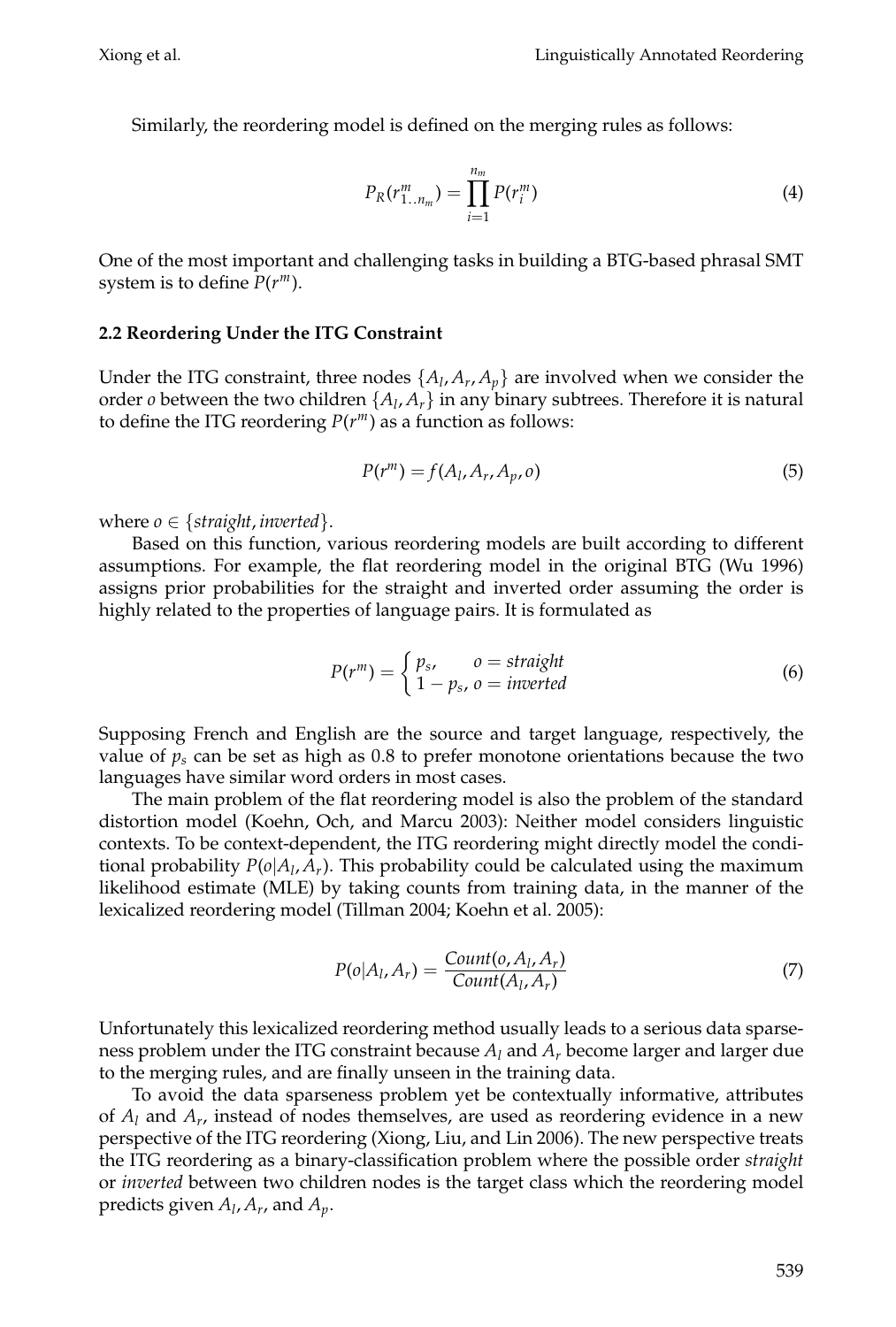### **3. Reordering Example Extraction**

Because we consider the ITG reordering as a classification problem, we need to obtain training instances to build a classifier. Here we refer to a training instance as a **reordering example**, which is formally defined as a triple of  $(o, b_l, b_r)$  where  $b_l$  and  $b_r$  are two neighboring blocks and  $o \in \{straight, inverted\}$  is the order between them.

The **block** is a pair of aligned source phrase and target phrase

$$
b = (c_{i_1}^{i_2}, e_{j_1}^{j_2})
$$
\n(8)

where *b* must be consistent with the word alignment *M*

$$
\forall (i,j) \in M, i_1 \leq i \leq i_2 \leftrightarrow j_1 \leq j \leq j_2 \tag{9}
$$

By this, we require that no words inside the source phrase  $c_{i_1}^{i_2}$  are aligned to words outside the target phrase  $e_{j_1}^{j_2}$  and that no words outside the source phrase are aligned to words inside the target phrase. This definition is similar to that of the bilingual phrase except that there is no length limitation over blocks. Figure 1 shows a word alignment matrix between a Chinese sentence and English sentence. In the matrix, each block can be represented as a rectangle, for example, blocks  $(c_4^4, e_4^4)$ ,  $(c_4^5, e_4^5)$ ,  $(c_4^7, e_4^9)$  in red rectangles, and  $(c_2^3, e_3^3)$ ,  $(c_1^3, e_1^3)$  in blue rectangles.

In this section, we discuss two algorithms for extracting reordering examples from word-aligned bilingual data. The first algorithm **AExtractor** (described in Section 3.1) extracts reordering examples directly from word alignments by extending the bilingual phrase extraction algorithm. The second algorithm **TExtractor** (described in Section 3.2) extracts reordering examples from BTG-style trees which are built from word alignments.



#### **Figure 1**

A word alignment matrix between a Chinese sentence and English sentence. Bold dots represent *junctions* which connect two neighboring blocks. Red and blue rectangles are blocks which are connected by junction *J*<sub>2</sub>.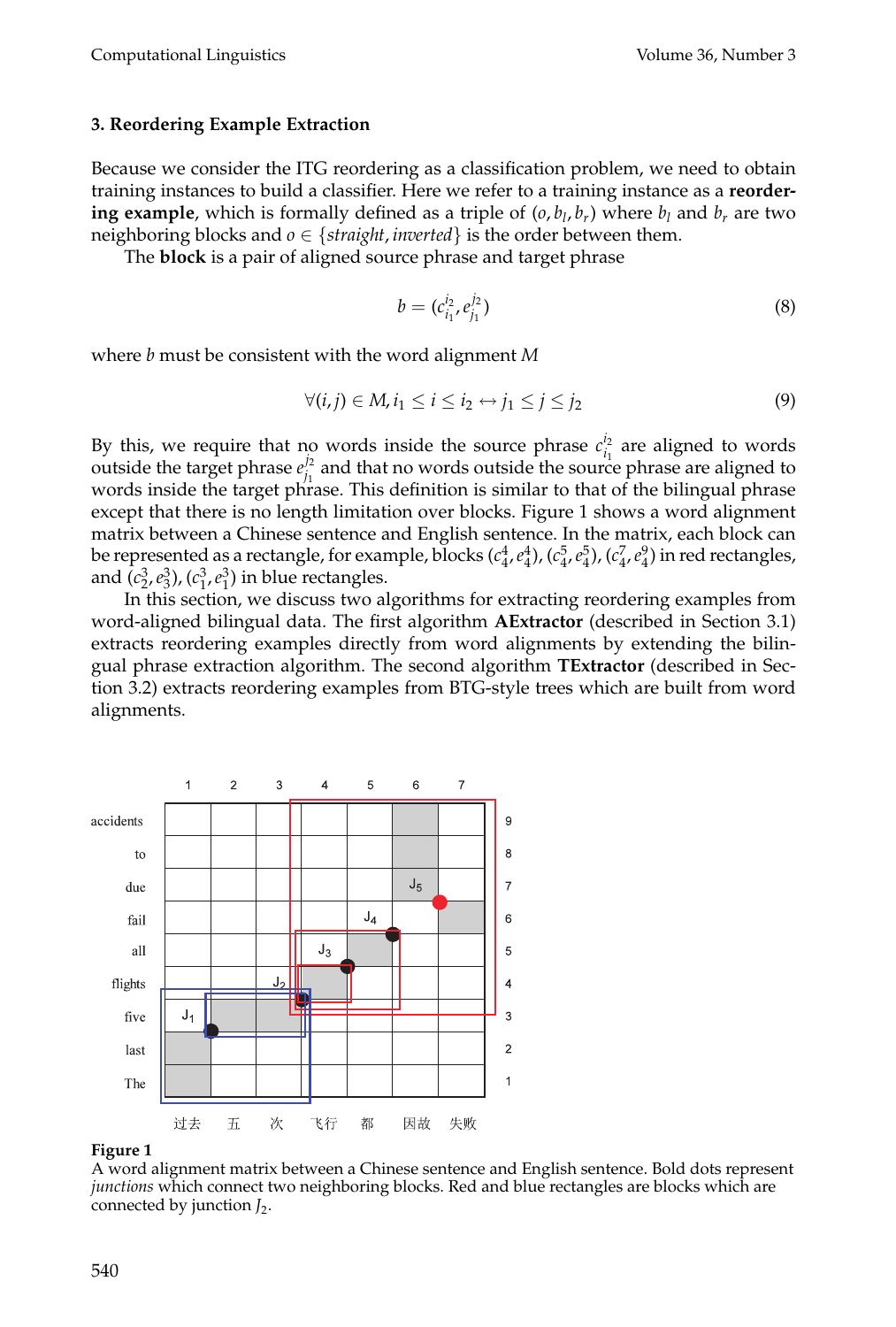# **3.1 AExtractor: Extracting Reordering Examples from Word Alignments**

Before we describe this algorithm, we introduce the concept of **junction** in the word alignment matrix. We define a junction as a vertex shared by two neighboring blocks. There are two types of junctions: a **straight junction**, which connects two neighboring blocks in a straight order (e.g., black dots  $J_1 - J_4$  in Figure 1) and an **inverted junction**, which connects two neighboring blocks in an inverted order (e.g., the red dot  $J_5$  in Figure 1).

The algorithm for AExtractor is shown in Figure 2. This completes three sub-tasks as follows.

- 1. Find blocks (lines 4 and 5). This is similar to the standard phrase extraction algorithm (Och 2002) except that we find blocks with arbitrary length.
- 2. Detect junctions and store blocks in the arrays of detected junctions (lines 7 and 8). Junctions that are included the current block can be easily detected by looking at the previous and next blocks. A junction can connect multiple blocks on its left and right sides. For example, the second junction  $J_2$  in Figure 1 connects two blocks on the left side and three blocks on the right side. To store these blocks, we maintain two arrays (left and right) for each junction.
- 3. Select block pairs from each detected junction as reordering examples (lines 12–16). This is the most challenging task for AExtractor. Because a junction may have *n* blocks on its left side and *m* blocks on its right side, we will obtain *nm* reordering examples if we enumerate all block pairs. This will quickly increase the number of reordering examples, especially
- 1: **Input:** sentence pair  $(s, t)$ , word alignment M and block selection rule r
- 2:  $\Re := \emptyset$
- 3: for each span  $(i_1, i_2) \in s$  do
- Find block  $b = (s_{i_1}^{i_2}, t_{i_1}^{j_2})$  that is consistent with M  $4.$
- Extend block  $b$  on the target boundary with any possible non-aligned target words 5. to get blocks  $E(b)$
- **for** each block  $b^* \in b \cup E(b)$  **do** 6:
- Detect possible junctions in  $b^*$ 7:
- Store  $b^*$  in the arrays of detected junctions 8:
- q. end for

```
10: end for
```
- 11: for each junction  $J$  in the matrix  $M$  do
- Select  $b_l$  and  $b_r$  from the left and right array of J respectively according to the  $12:$ selection rule  $r$
- $13:$ if  $J$  is a straight junction then
- $\Re := \Re \bigcup \{ (straight, b_l, b_r) \}$  $14:$
- else if  $J$  is an inverted junction then  $15:$
- $\Re := \Re \bigcup \{ (inverted, b_l, b_r) \}$  $16:$
- end if  $17:$
- 18: end for
- 19: **Output:** reordering examples  $\Re$

**Figure 2**

```
AExtractor.
```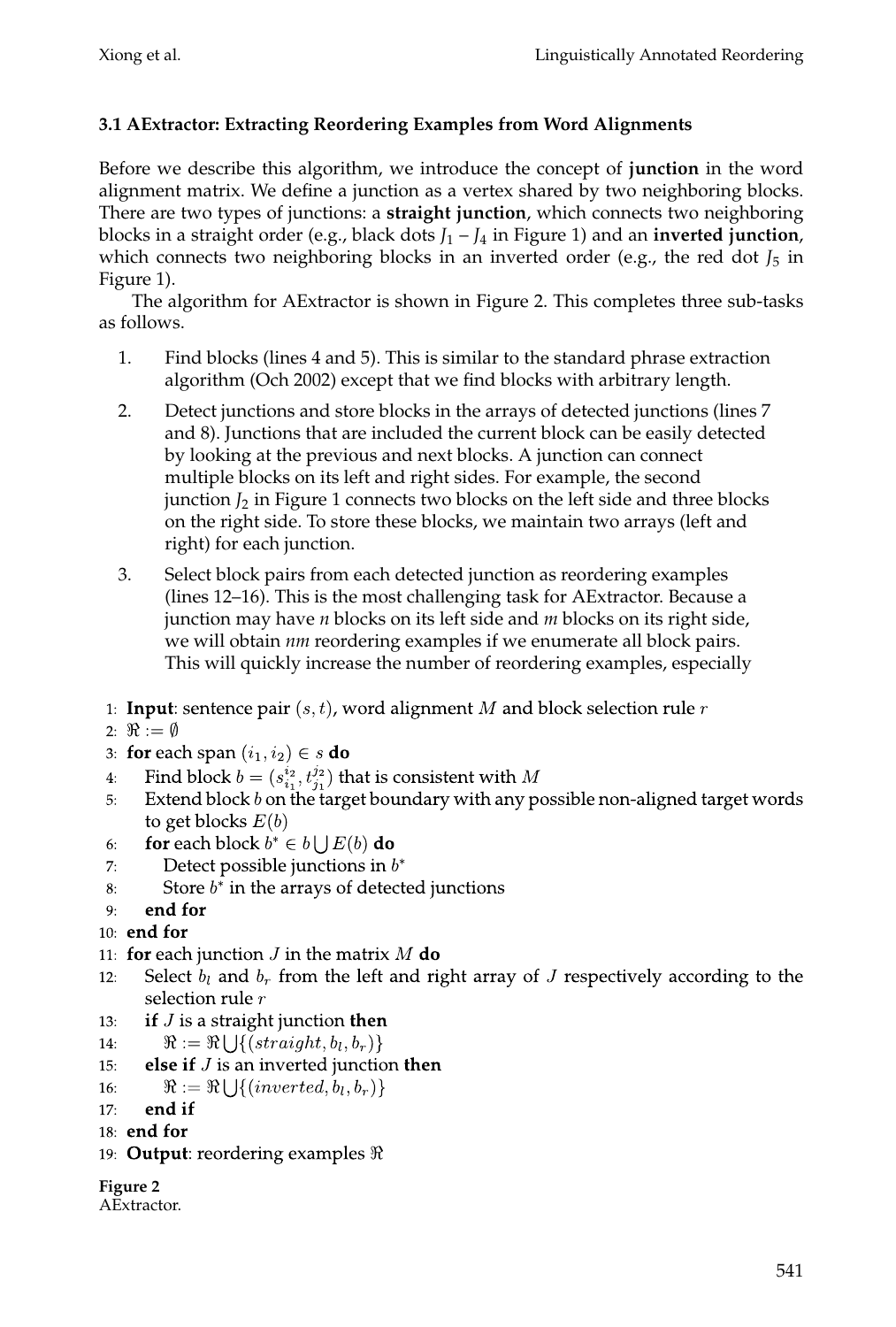those with the straight order. To keep the number of reordering examples tractable, we define various selection rules *r* to heuristically select special block pairs as reordering examples.

We define four selection rules as follows.

- 1. **strINV**: We select the smallest blocks (in terms of the target length) for straight junctions, and the largest blocks for inverted junctions. Take the straight junction  $J_2$  in Figure 1 as an example, the extracted reordering example is (*straight,* 五次 | *five,* 飞行| *flights*).
- 2. **STRinv**: We select the largest blocks (in terms of the target length) for straight junctions, and the smallest blocks for inverted junctions. Still taking the straight junction  *as an example, this time the extracted* reordering example is (*straight,* 过去 五 次 | *The last five,* 飞行 都 因故 失败| *flights all fail due to accidents*).
- 3. **RANDOM**: For any junction, we randomly select one block pair from its arrays.
- 4. **COMBO**: For each junction, we first select two block pairs using selection rule strINV and STRinv. If there are unselected blocks, we randomly select one block pair from the remaining blocks.

### **3.2 TExtractor: Extracting Reordering Examples from BTG-Style Trees**

A potential problem for AExtractor is caused by the use of heuristic selection rules: keeping some block pairs as reordering examples while abandoning other block pairs. The kept block pairs are not necessarily the best training instances for tuning an ITG order predictor. To avoid this problem we can extract reordering examples from the BTG trees of sentence pairs. Reordering examples extracted in this way are naturally suitable for BTG order prediction.

There are various ways to build BTG trees over sentence pairs. One can use BTG to produce bilingual parses of sentence pairs, similar to the approaches proposed by Wu (1997) and Zhang and Gildea (2005) but using the more sophisticated reordering models BWR or LAR. After parsing, reordering examples can be extracted from bilingual parse trees and a better reordering model is therefore induced from the extracted reordering examples. Using the better reordering model, the bilingual sentences are parsed again. This procedure is run iteratively until no performance gain is obtained in terms of translation or parsing accuracy. Formally, we can use expectation-maximization (EM) training in this procedure. In the expectation step, we first estimate the likelihood of all BTG trees of sentence pairs with the current BTG model. Then we extract reordering examples and collect counts for them, weighted with the probability of the BTG tree where they occur. In the maximization step, we can train a more accurate reordering model with updated reordering examples. Unfortunately, this method is at high computational cost.

Instead, here we adopt a less expensive alternative method to produce BTG trees over sentence pairs. Supposing we have word alignments produced by GIZA++, we then use the shift-reduce algorithm (SRA) introduced by Zhang, Gildea, and Chiang (2008) to decompose word alignments into hierarchical trees. The SRA can guarantee that each node is a bilingual phrase in the decomposition tree. If the fan-out of a node is larger than two, we binarize it from left to right: for two neighboring child nodes, if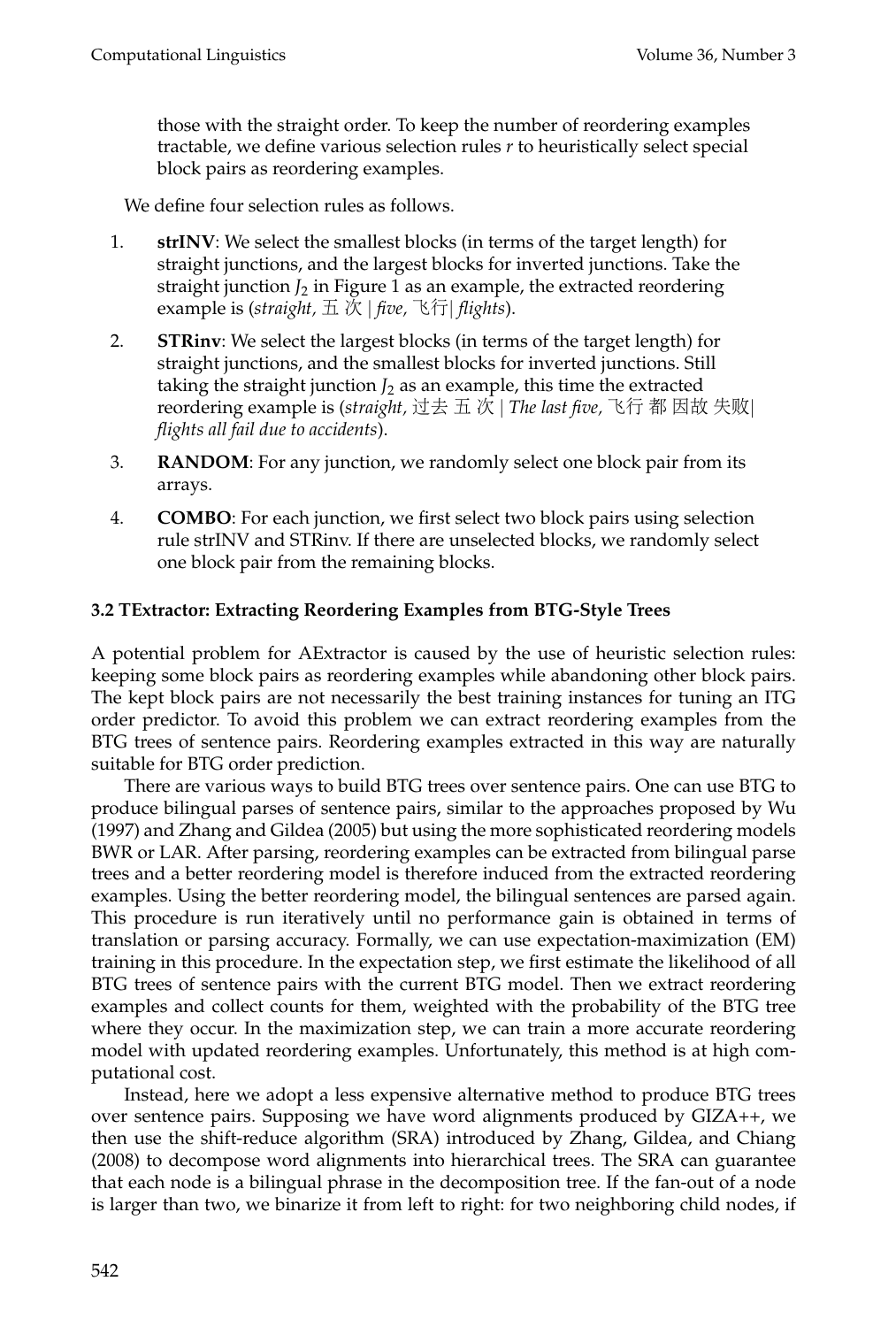they are also neighboring on both the source and target sides, we combine them and create a new node to dominate them. In this way, we can transform the decomposition tree into a BTG-style tree. Note that not all multi-branching nodes can be binarized. We extract reordering examples only from binary nodes.

Figure 3 shows the BTG-style tree which is built from the word alignment in Figure 1 according to the method mentioned here. From this tree, we can easily extract four reordering examples in a straight order and one reordering example in an inverted order.

#### **4. Boundary Word-Based Reordering**

Following the binary-classification perspective of the ITG reordering, Xiong, Liu, and Lin (2006) propose a reordering model which exploits the maximum entropy (MaxEnt) classifier for BTG order prediction

$$
P_{R_b}(r^m) = P_{\theta}(o|A_l, A_r, A_p) = \frac{exp(\sum_i \theta_i h_i(o, A_l, A_r, A_p))}{\sum_{o'} exp(\sum_i \theta_i h_i(o', A_l, A_r, A_p))}
$$
(10)

where the functions  $h_i \in \{0, 1\}$  are reordering features and the  $\theta_i$  are the weights of these features.

Xiong, Liu, and Lin (2006) define reordering features using the boundary words of the source/target sides of both children  $\{A_l, A_r\}$ . Supposing that we have a reordering example (inverted, 于 7月 15日 | on July 15, 举行 总统 与 国会 选举 | held its presidential and *parliament elections*), leftmost/rightmost source words {*, 15,* -*,* } and target words {*on, 15, held, elections*} will be extracted as boundary words. Each boundary word will form a reordering feature as follows

$$
h_i(o, A_l, A_r, A_p) = \begin{cases} 1, & \text{if } n = \text{bval}, o = \text{inverted} \\ 0, & \text{otherwise} \end{cases}
$$

where *fn* denotes the feature name, and *bval* is the corresponding boundary word.

There are two reasons why boundary words are used as important clues for reordering:

1. Phrases frequently cohere across languages (Fox 2002). In cohesive phrase movement, boundary words directly interact with the external contexts of



#### **Figure 3**

The BTG-style tree built from the word alignment in Figure 1. We use ( $[i, j]$ ,  $[p, q]$ ) to denote a tree node, where *i*, *j* and *p*, *q* are the beginning and ending indices in the source and target language, respectively.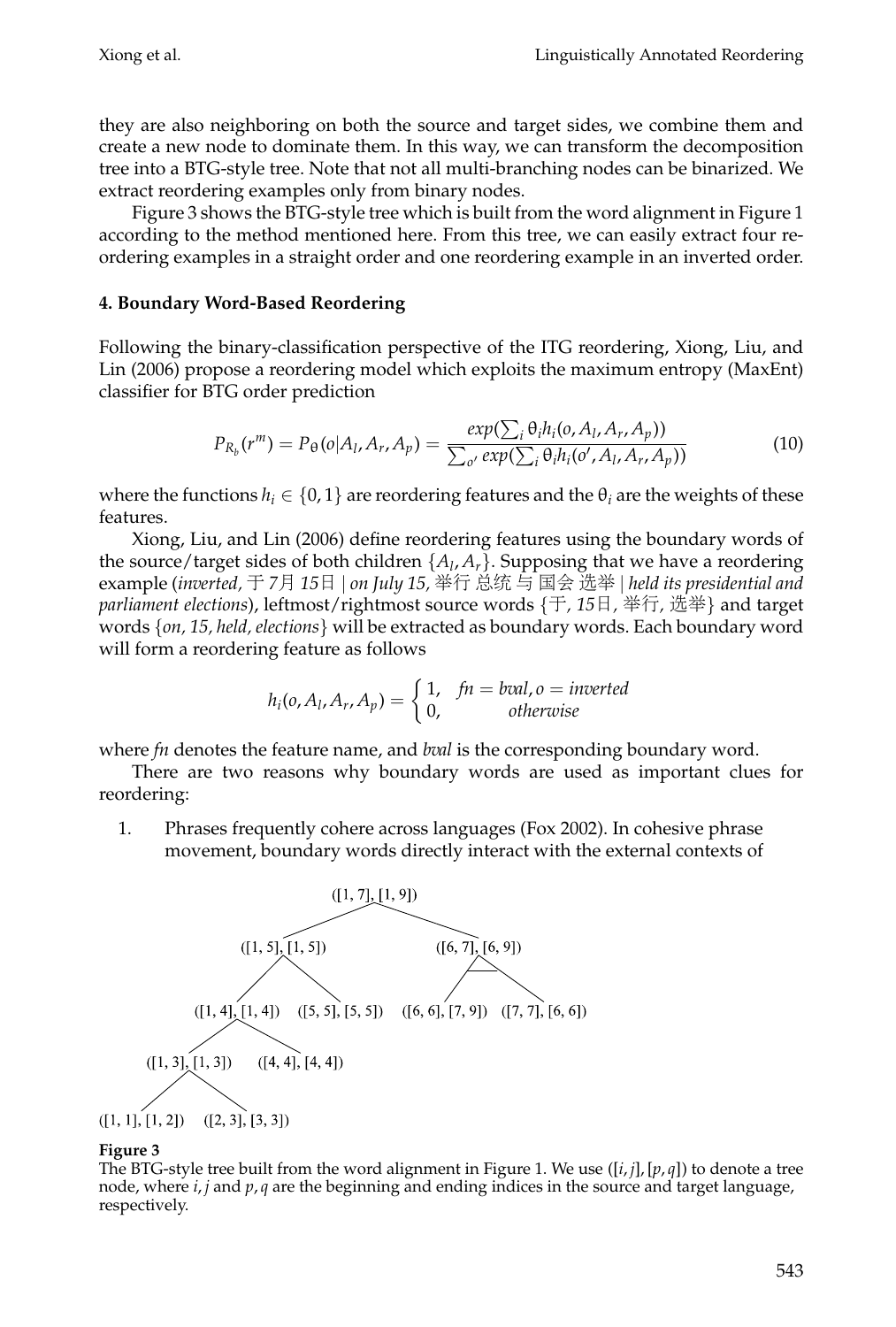phrases. This suggests that boundary words might contain information for phrase reordering.

2. The quantitative analysis in Xiong, Liu, and Lin (2006, page 525) further shows that boundary words indeed contain information for order prediction.

To train a BWR model, we follow three steps. First, we extract reordering examples from word-aligned bilingual data as described in the last section, then generate reordering features using boundary words from the reordering examples, and finally estimate feature weights.

### **5. Linguistically Annotated Reordering**

In order to employ more linguistic knowledge in the ITG reordering, we annotate each BTG node involved in reordering using linguistic elements from the source-side parse trees. The linguistic elements include: (1) the head word *hw*, (2) the part-of-speech (POS) tag *ht* of the head word, and (3) its syntactic category *sc*. In this section, we describe the annotation algorithm and the LAR model, as well as the combination of LAR and BWR.

### **5.1 Annotation Algorithm**

There are two steps to annotating a BTG node using source-side parse tree information: (1) determining the sequence on the source side which is exactly covered by the node, then (2) annotating the sequence according to the source-side parse tree. If the sequence is exactly covered by a single subtree in the source-side parse tree, it is called a **syntactic sequence**, otherwise it is a **non-syntactic sequence**. One of the challenges in this annotation is that phrases (BTG nodes) do not always cover syntactic sequences; in other words, they are not always aligned to constituent nodes in the source-side tree. To solve this problem, we generate a pseudo head word and **composite category** which consists of the syntactic categories of three relevant constituents for the non-syntactic sequences. In this way, our annotation is capable of labelling both syntactic and non-syntactic phrases and therefore providing linguistic information for any phrase reordering.

The annotation algorithm is shown in Figure 4. For a syntactic sequence, the annotation is trivial. Annotation elements directly come from the subtree that covers the sequence exactly. For a non-syntactic sequence, the process is more complicated. Firstly, we need to locate the smallest subtree *c*∗ covering the sequence (line 6). Secondly, we try to identify the head word/tag of the sequence (lines 7–12) by using its head word directly if it is within the sequence. Otherwise, the word within the sequence which is nearest to *hw* will be assigned as the head word of the sequence. Finally, we determine the composite category of the sequence (lines 13–15), which is formulated as L-C-R. L/R refers to the syntactic category of the left/right **boundary node** of *s*, which is the highest leftmost/rightmost sub-node of *c*∗ not overlapping the sequence. If there is no such boundary node (the sequence *s* is exactly aligned to the left/right boundary of *c*∗), L/R will be set to NULL. C is the syntactic category of *c*∗. L, R, and C together describe the external syntactic context of *s*. The composite category we define for non-syntactic phrases is similar to the CCG-style category in Zollmann, Venugopal, and Vogel (2008).

Figure 5 shows a syntactic parse tree for a Chinese sentence, with the head word annotated for each internal node. Some sample annotations are given in Table 1.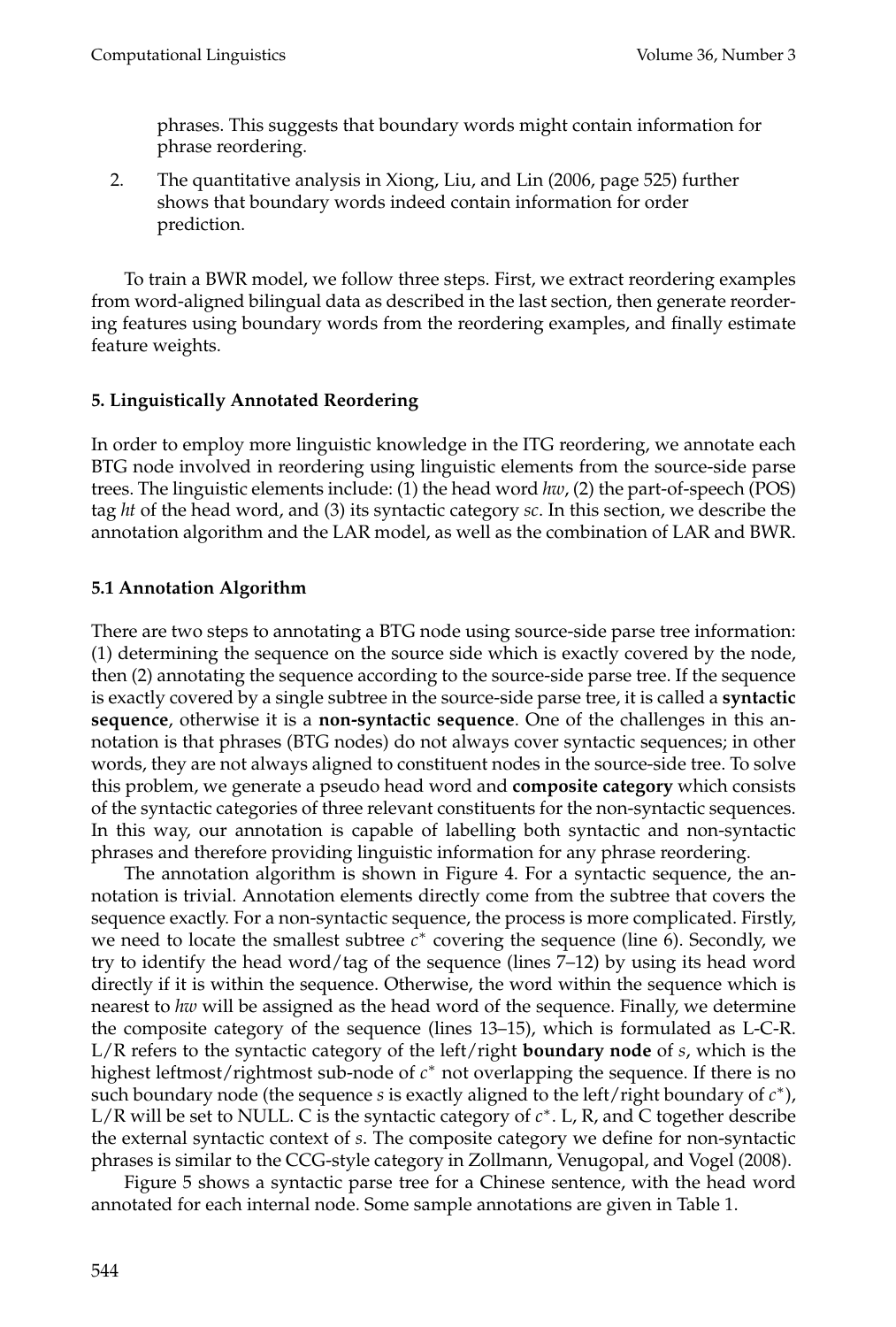- 1: Annotator (sequence  $s = \langle i, j \rangle$ , source-side parse tree t)
- 2: if  $s$  is a syntactic sequence then
- Find the subtree  $c$  in  $t$  which exactly covers  $s$  $3:$

```
s.\{\} := \{c.hw, c.ht, c.sc\}4:
```
 $5:$  else

- Find the smallest subtree  $c^*$  covering  $s$  in  $t$ 6:
- if  $c^*$ . $hw \in s$  then 7:
- $s.hw := c^* \cdot hw$  and  $s.ht := c^* \cdot ht$ 8:
- else 9:
- Find the word  $w \in s$  which is nearest to  $c^*$ .*hw*  $10:$
- $s.hw := w$  and  $s.ht := w.t$  {w.t is the POS tag of w}  $11:$
- end if  $12:$

```
Find the left boundary node ln of s in c^*13:
```
- Find the right boundary node  $rn$  of  $s$  in  $c^*$ 14:
- $s.sc := ln.sc\text{-}c^*.sc\text{-}rn.sc$  $15:$

### $16:$  end if

### **Figure 4**

The Annotation Algorithm.



#### **Figure 5**

A syntactic parse tree with the head word annotated for each internal node. The superscripts on leaf nodes denote their surface positions from left to right.

### **5.2 Reordering Model**

The linguistically annotated reordering model  $P_{R_a}$  is a MaxEnt-based classification model, which can be formulated as

$$
P_{R_a}(r^m) = p_{\theta}(o|A_p^{a_p}, A_l^{a_l}, A_r^{a_r}) = \frac{exp(\sum_i \theta_i h_i(o, A_p^{a_p}, A_l^{a_l}, A_r^{a_r}))}{\sum_{o'} exp(\sum_i \theta_i h_i(o', A_p^{a_p}, A_l^{a_l}, A_r^{a_r}))}
$$
(11)

where the feature functions  $h_i \in \{0,1\}$  are defined using annotated linguistic elements of each BTG node. Here we use the superscripts *al*, *ar*, and *ap* to stress that the BTG nodes are linguistically annotated.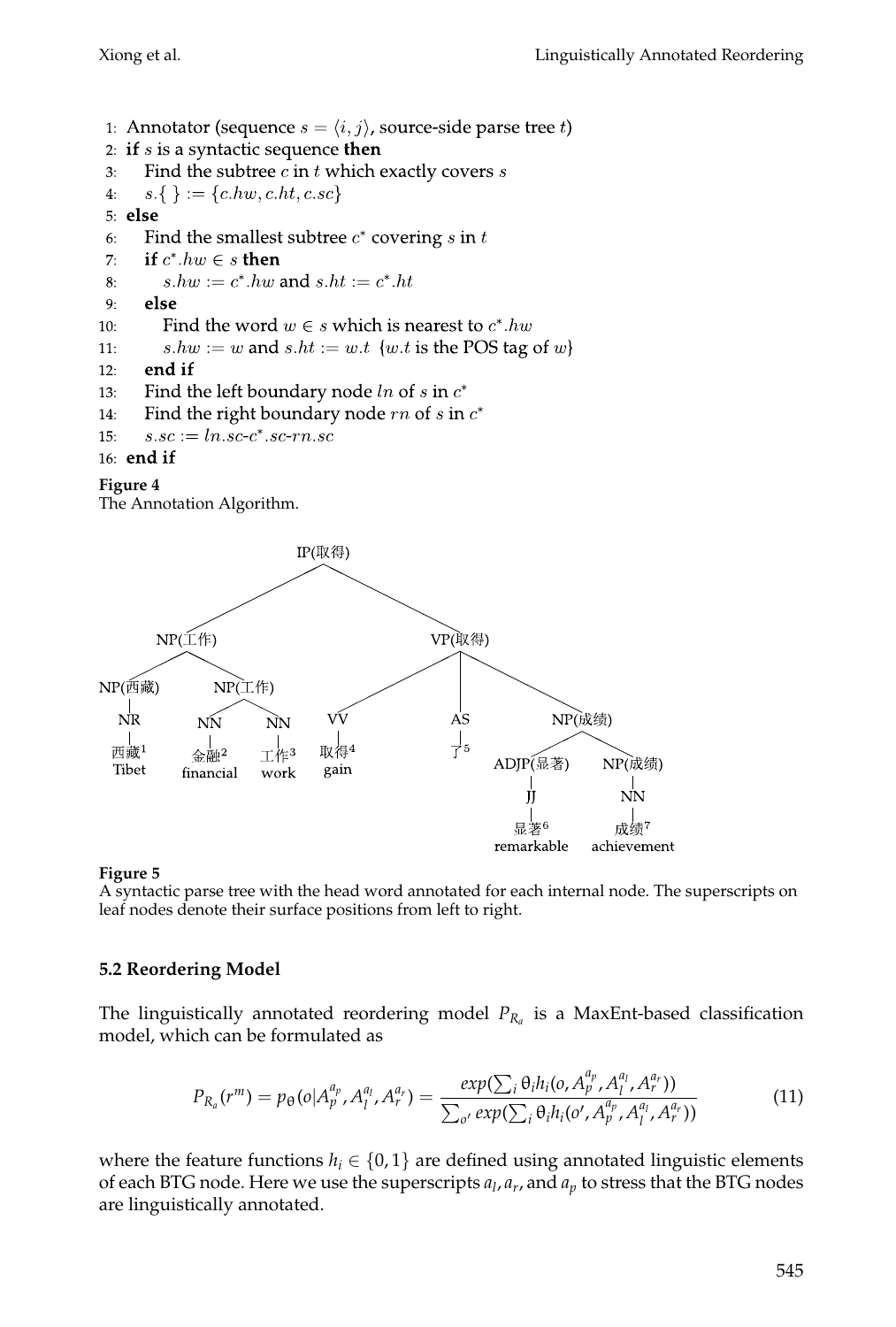|                                                                                                      |                      |                        |                                                    | Annotation samples according to the tree shown in Figure 5. |
|------------------------------------------------------------------------------------------------------|----------------------|------------------------|----------------------------------------------------|-------------------------------------------------------------|
| sequence                                                                                             | hw                   | ht                     | sc                                                 |                                                             |
| $\langle 1, 2 \rangle$<br>$\langle 2, 3 \rangle$<br>$\langle 2, 4 \rangle$<br>$\langle 3, 4 \rangle$ | 金融<br>工作<br>取得<br>取得 | NN.<br><b>VV</b><br>VV | NN NULL-NP-NN<br><b>NP</b><br>NP-IP-NP<br>NP-IP-NP |                                                             |

**Table 1** Annotation samples according to the tree shown in Figure 5.

*hw*/*ht* = the head word/tag, respectively; *sc* = syntactic category.

Each merging rule involves three nodes  $(A_p^{a_p}, A_l^{a_l}, A_r^{a_r})$  and each node has three linguistic elements (*hw*, *ht*,*sc*). Therefore, the model has nine features in total. Taking the left node  $A_l^{a_l}$  as an example, the model could use its head word *w* as a feature as follows:

$$
h_i(o, A_p^{a_p}, A_l^{a_l}, A_r^{a_r}) = \begin{cases} 1, & A_l^{a_l}.hw = w, o = straight \\ 0, & otherwise \end{cases}
$$

Training an LAR model also takes three steps. Firstly, we extract annotated reordering examples from source-side parsed, word-aligned bilingual data using the reordering example extraction algorithm and the annotation algorithm. We then generate features using the linguistic elements of these examples. Finally we tune feature weights to build the MaxEnt model.

### **5.3 Combining LAR and BWR**

LAR and BWR can be combined at two different levels:

- 1. **Feature level.** Because both LAR and BWR are trained under the maximum entropy principle, we can combine linguistically annotated features from LAR and boundary word features from BWR together and train a single MaxEnt model. We call this method **All-in-One** combination.
- 2. **Model level.** We can also train two reordering models separately and integrate them into BTG-based SMT

$$
P(D) = P_T(r_{1..n_l}^l) \cdot P_{R_b}(r_{1..n_m}^m)^{\lambda_{R_b}} \cdot P_{R_a}(r_{1..n_m}^m)^{\lambda_{R_a}} \cdot P_L(e)^{\lambda_L} \cdot exp(|e|)^{\lambda_w}
$$
\n
$$
(12)
$$

where  $P_{R_h}$  is the BWR reordering model and  $P_{R_a}$  is the LAR reordering model. We call this combination **BWR+LAR**.

We will empirically compare these two combination methods in Section 7.4.

### **6. A New Syntax-Based Reordering Analysis Method**

In order to understand the influence of linguistic knowledge on phrase reordering, we propose a syntax-based method to analyze phrase reordering. In this analysis method,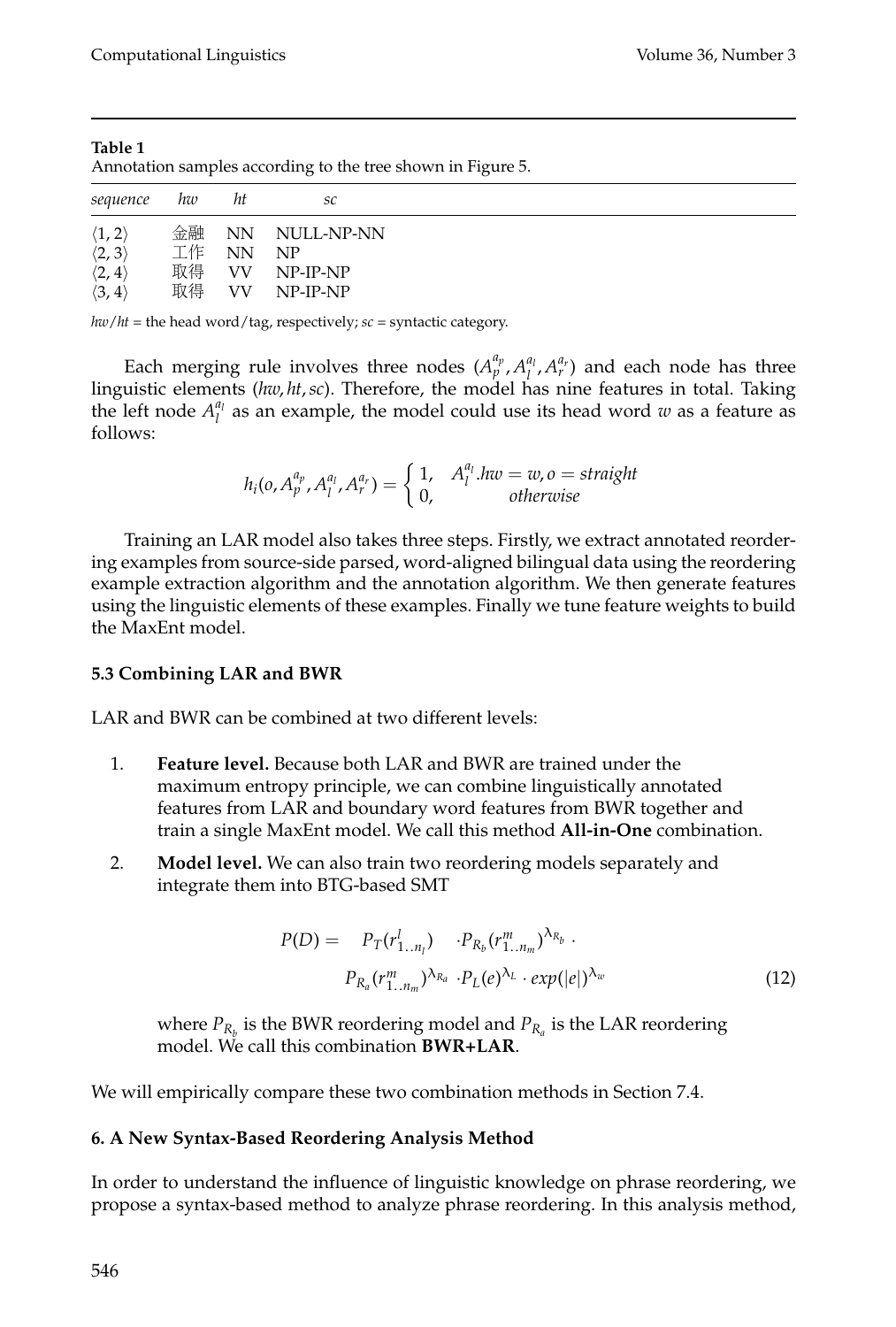we leverage the alignments between source-side parse trees and reference/system translations to summarize syntactic reordering patterns and calculate syntax-based measures of precision and recall for each syntactic constituent.

#### **6.1 Overview**

The alignment between a source parse tree and a target string is a collection of relationships between parse tree nodes and their corresponding target spans.<sup>5</sup> A **syntactic reordering pattern (SRP)** is defined as

$$
\langle \alpha \rightarrow \beta_1...\beta_n \propto [i_1]...[i_n] \rangle
$$

The first part of an SRP is a CFG structure on the source side and the second part [*i*1]...[*in*] indicates the order of target spans β*<sup>T</sup>* <sup>1</sup> ...β*<sup>T</sup> <sup>n</sup>* of nonterminals β1...β*<sup>n</sup>* on the target side.<sup>6</sup>

Let's take the VP structure  $VP \rightarrow PP_1VP_2$  as an example to explain how the precision and recall can be obtained. On the target side, the order of  $PP_1^T$  and  $VP_2^T$ might be [1][2] or [2][1]. Therefore we have two syntactic reordering patterns for this structure:

 $\langle VP \rightarrow PP_1VP_2 \propto [1][2] \rangle$  *and*  $\langle VP \rightarrow PP_1VP_2 \propto [2][1] \rangle$ 

Suppose that the two reordering patterns occur *a* times in the alignments between source parse trees and reference translations, *b* times in the alignments between source parse trees and system translations, and *c* times in both alignments. Then the reordering precision/recall for this structure is *c*/*b* and *c*/*a*, respectively. We can further calculate the F<sub>1</sub>-score as  $2 \times c/(a + b)$ . These syntax-based metrics intuitively show how well the reordering model can reorder this structure. By summarizing all reordering patterns of all constituents, we can obtain an overall precision, recall, and  $F_1$ -score for the tested reordering model.

This new syntax-based analysis for reordering is motivated in part by recent work which transforms the order of nodes in the source-side parse tree before translation (Xia and McCord 2004; Collins, Koehn, and Kucerova 2005; Li et al. 2007; Wang, Collins, and Koehn 2007). Here we focus on the order transformation of syntactic constituents performed by reordering models during translation. In addition to aligning parse trees with reference translations, we also align parse trees with system translations so that we can learn the movement of syntactic constituents carried out by the reordering models and investigate the performance of the reordering models by comparing both alignments.

For notational convenience, we denote syntactic reordering patterns that are extracted from the alignments between source parse trees and reference translations as **REF-SRP** and those from the alignments between source parse trees and system translations as **SYS-SRP**. We refer to those present in both alignments under some conditions

<sup>5</sup> We adopt the definition of **span** from Fox (2002): Given a node *n* that covers a word sequence *sp*...*si*...*sq* and a word alignment matrix *M*, the target words aligned to *n* are { $t_i : t_i \in M(s_i)$ }. We define the target span of node *n* as  $n^T = (min({t_i}), max({t_i})).$  Note that  $n^T$  may contain words that are not in  $\{t_i\}$ .

<sup>6</sup> Please note that the order of structures may not be defined in some cases (see Section 6.3).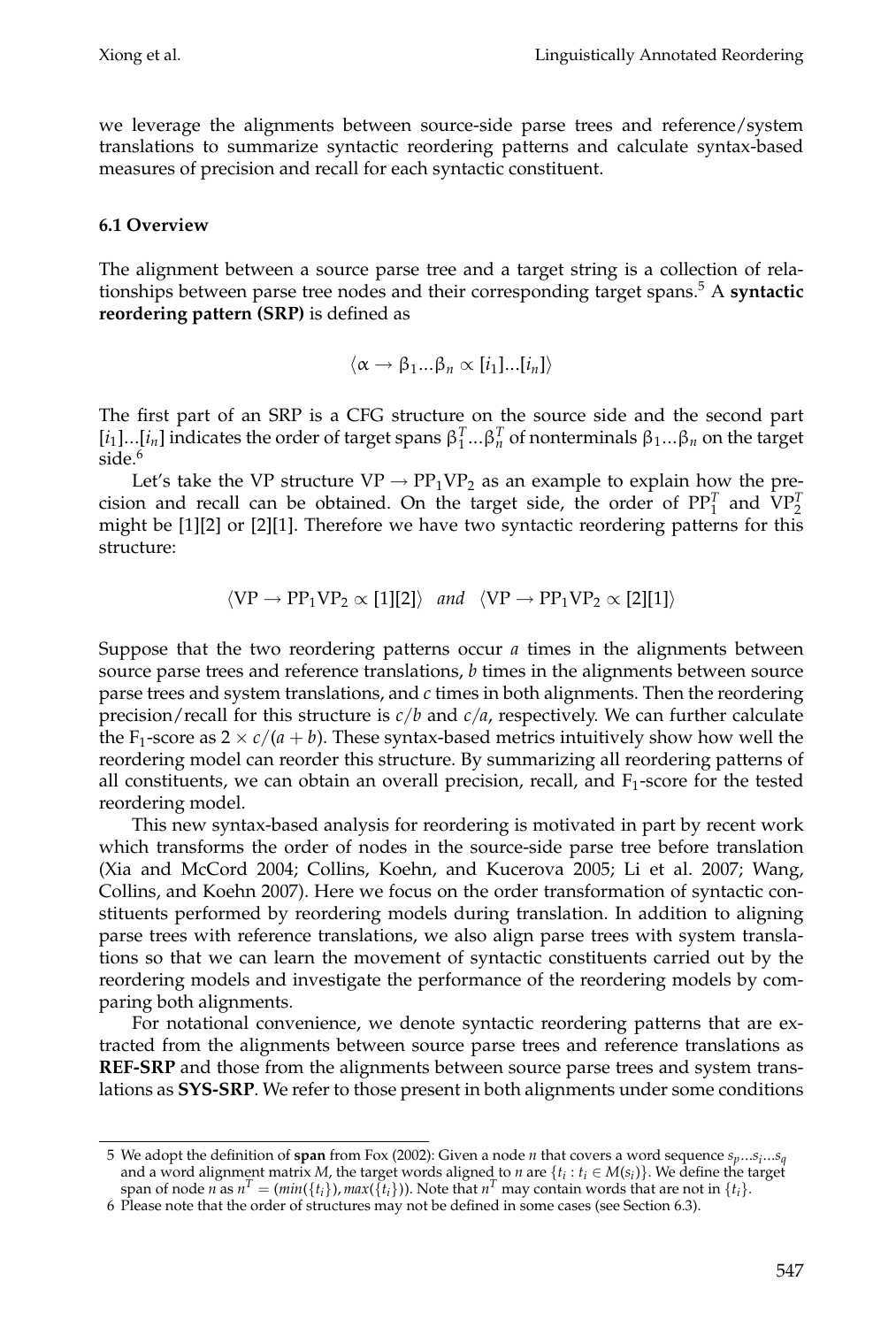that will be described in Section 6.4 as **MATCH-SRP**. To conduct a thorough analysis on the reorderings, we carry out the following steps on the test corpus (source sentences + reference translations):

- 1. Parse source sentences.
- 2. Generate word alignments between source sentences and reference translations as well as word alignments between source sentences and system translations.
- 3. According to the word alignments of Step 2, for each multi-branching node  $\alpha \rightarrow \beta_1...\beta_n$  in the source parse tree generated in Step 1, find the target spans  $β_1^T...β_n^T$  and their order  $[i_1]...[i_n]$  in the reference and system translations, respectively.
- 4. Generate REF-SRPs, SYS-SRPs, and MATCH-SRPs according to the target orders generated in Step 3 for each multi-branching node.
- 5. Summarize all SRPs and calculate the precision and recall as described above.

We further elaborate Steps 2–4 in the Sections 6.2–6.4.

### **6.2 Generating Word Alignments**

To obtain word alignments between source sentences and multiple reference translations, we pair the source sentences with each of the reference translations and include the created sentence pairs in our bilingual training corpus. Then we run GIZA++ on the new corpus in both directions, and apply the "grow-diag-final" refinement rule (Koehn et al. 2005) to produce the final word alignments.

To obtain word alignments between source sentences and system translations, we store the word alignments within each phrase pair in our phrase table. When we output the system translation for a source sentence, we trace back the original source phrase for each target phrase in the system translation. This will generate a phrase alignment between the source sentence and system translation. Given the phrase alignment and word alignments within the phrase stored in the phrase table, we can easily obtain word alignments between the whole source sentence and system translation.

### **6.3 Generating Target Spans and Orders**

Given the source parse tree and the word alignment between a source sentence and a reference/system translation, for each multi-branching node  $\alpha \rightarrow \beta_1...\beta_n$ , we firstly determine the target span  $\beta_i^T$  for each child node  $\beta_i$  following Fox (2002). If one child node is aligned to NULL, we define a special target span for it. The order for this special target span will remain the same as the child node occurring in  $\beta_1...\beta_n$ .

Two target spans may overlap with each other because of inherent divergences between two languages or noise in the word alignment. When this happens on two neighboring nodes  $β<sub>i</sub>$  and  $β<sub>i+1</sub>$ , we combine these two nodes together and redefine a target span  $\beta_{i\&i+1}^T$  for the combined node. This process will be repeated until no more neighboring nodes can be combined. For example, the target span of nodes *a* and *b* in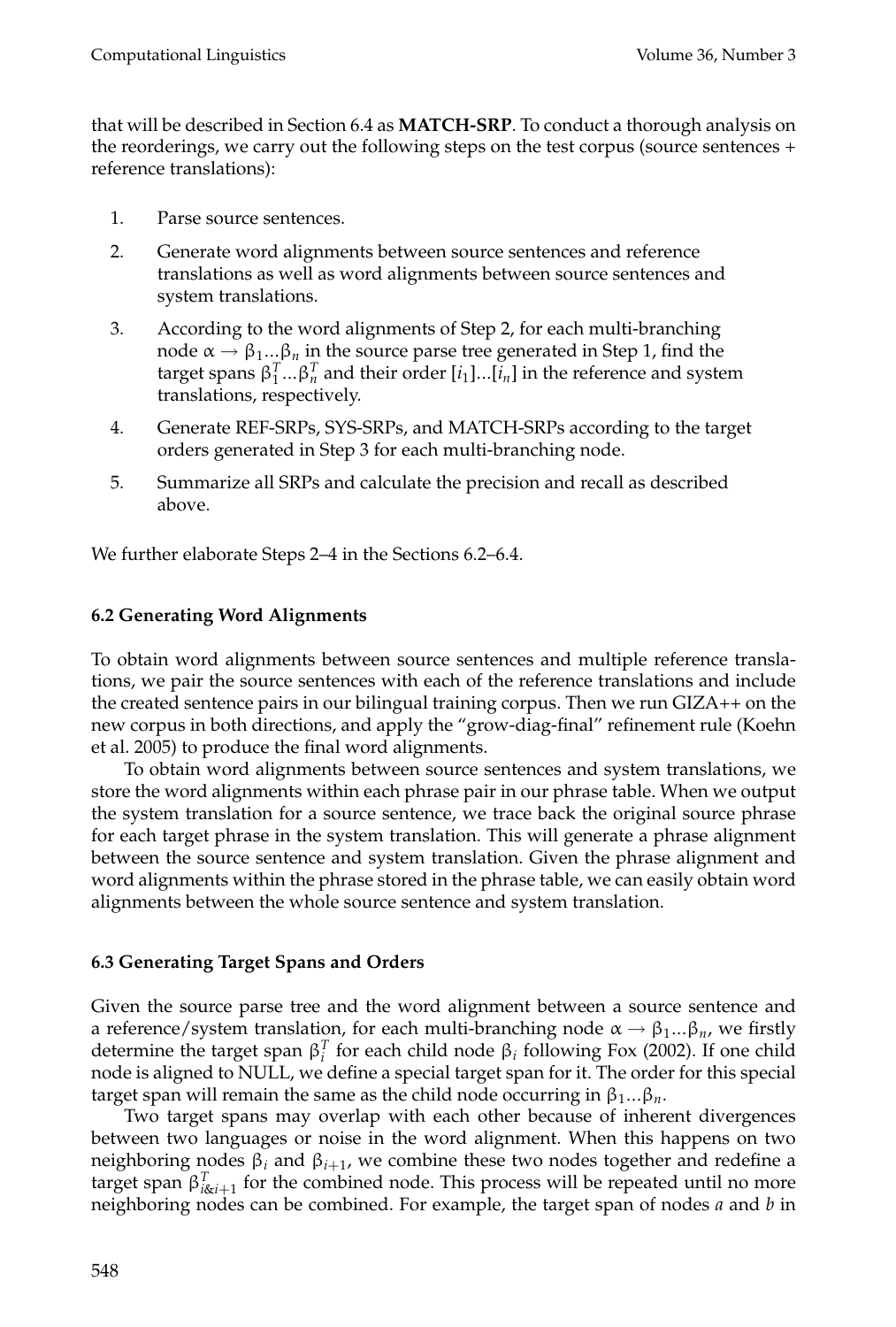

#### **Figure 6**

An example source parse tree with the word alignment between the source sentence and the target translation. Dotted lines show the word alignment.

Figure 6 overlap  $((1, 3)$  vs.  $(2, 2))$ . Therefore these two nodes are to be combined into a new node, whose target span is (1, 3).

After performing all necessary node combinations, if there are no more overlaps, we call the multi-branching node **reorderable**, otherwise **non-reorderable**. To get a clearer picture of the reorderable nodes, we divided them into two categories:

- **fully reorderable** if all target spans of child nodes don't overlap;
- **partially reorderable** if some child nodes are combined due to overlapping.

In Figure 6, both nodes *a* and *c* are fully reorderable nodes.<sup>7</sup> Node *d* is a partially reorderable node. Node *g* is a non-reorderable node because (1) the target spans of its child nodes *d* and *f* overlap, and (2) child nodes *d* and *f* cannot be combined because they are not neighbors.

Because we have multiple reference translations for each source sentence, we can define multiple orders for  $\{\beta_i^T\}_{1}^n$ . If one node is non-reorderable in all reference translations, we call it **REF-non-reorderable**, otherwise **REF-reorderable**. To specify the reorderable attribute of a node in the system translation, we prefix "SYS-" to {nonreorderable, reorderable, fully-reorderable, partially-reorderable}.

#### **6.4 Generating SRPs**

After we obtain the orders of the child nodes for each multi-branching node, we generate REF-SRPs and SYS-SRPs from the fully/partially reorderable nodes. We obtain the

<sup>7</sup> Their target translations are interrupted by the other node's translation. We will discuss this situation in Section 8.5.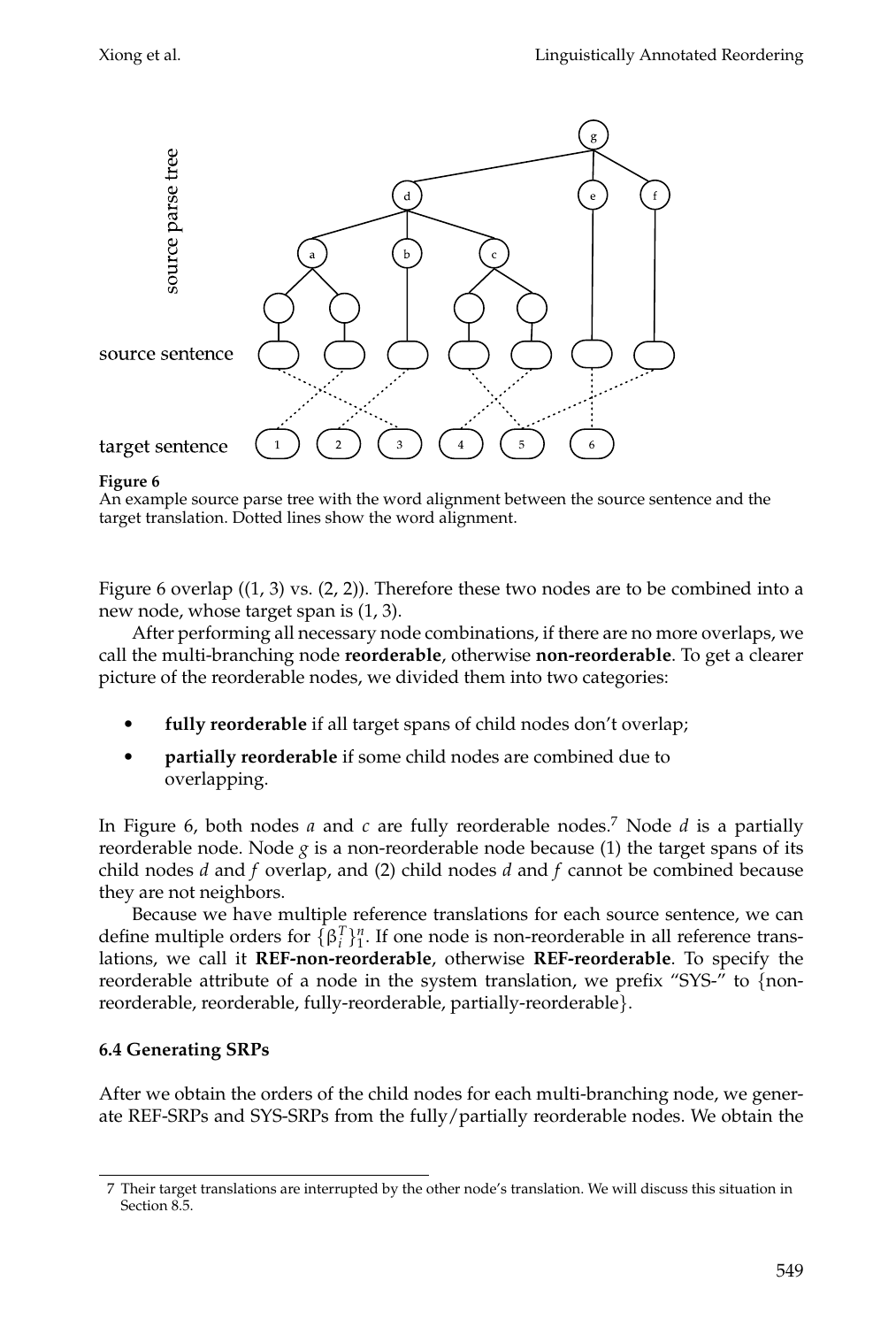MATCH-SRP for each multi-branching node by comparing the obtained SYS-SRP with the REF-SRPs for this node under the following conditions:

- 1. Because we have multiple reference translations, we may have different REF-SRPs. We compare the SYS-SRP with the REF-SRP where the reference translation for this node (the sequence within the target span of the node defined by the REF-SRP) has the shortest Levenshtein distance (Navarro 2001) to that of the system translation.
- 2. If there are combined nodes in SYS/REF-SRPs, they are treated as a unit when comparing, without considering the order within each combined node. If the order of the SYS-SRP and the selected REF-SRP matches, we have one MATCH-SRP for the node.

Let's give an example to explain these conditions. Suppose that we are processing the structure  $VP \rightarrow PP_1ADVP_2VP_3$ . We obtain four REF-SRPs from four different reference translations and one SYS-SRP from the system output. Here we only show the orders:

> Ref.a : [3][1][2] Ref.b : [3][2][1] Ref.c&d : [2][3][1] SYS : [3][1&2]

References *c* and *d* have the same order. Therefore we have three different REF-SRPs for this structure. In the SYS-SRP,  $PP_1$  and  $ADVP_2$  are combined and moved to the right side of  $VP<sub>3</sub>$ . Supposing that the system translation for this structure has the shortest edit distance to that of Reference *b*, we use the order of Reference *b* to compare the system order. In the Reference *b* order, both  $PP_1$  and  $ADVP_2$  are also moved to the right side of VP3. Therefore the two orders of Reference *b* and SYS match. We have one matched SRP for this structure.

# **7. Evaluation**

Our system is a BTG-based phrasal SMT system, developed following Section 2. We integrate the boundary word–based reordering model and the linguistically annotated reordering model into our system according to our reordering configuration. We carried out various experiments to evaluate the reordering example extraction algorithms of Section 3, the linguistically annotated reordering model vs. boundary word–based reordering model, and the effects of linguistically annotated features on the Chinese-to-English translation task of the NIST MT-05 using large scale training data.

# **7.1 Experimental Setup**

We ran GIZA++ (Och and Ney 2000) on the parallel corpora (consisting of 101.93M Chinese words and 112.78M English words) listed in Table 2 in both directions and then applied the "grow-diag-final" refinement rule (Koehn, Och, and Marcu 2003) to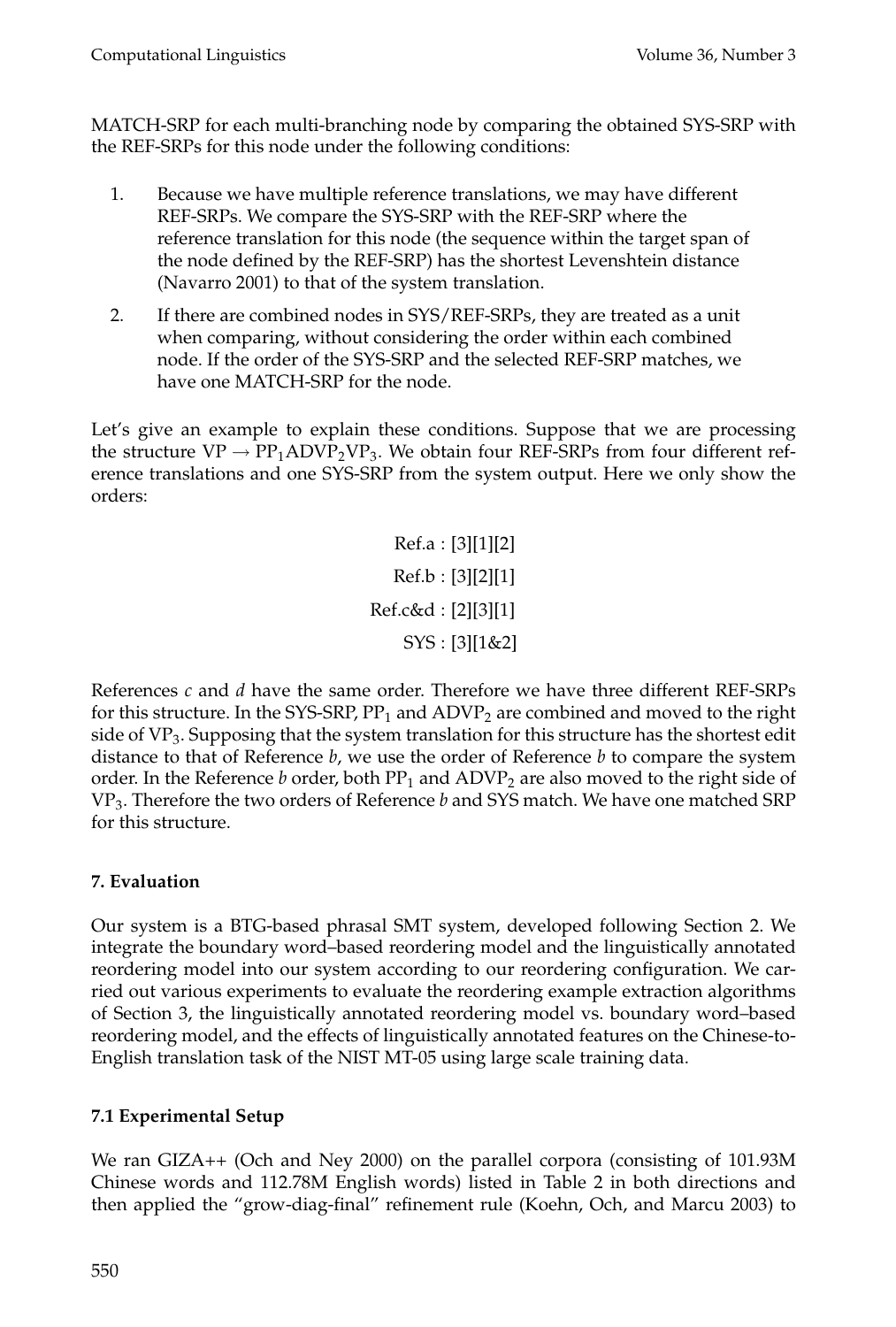| Corpus                          | LDC catalog | Chinese words | English words |
|---------------------------------|-------------|---------------|---------------|
| <b>United Nations</b>           | LDC2004E12  | 68.63M        | 76.99M        |
| Hong Kong News                  | LDC2004T08  | 15.07M        | 15.89M        |
| Sinorama Magazine               | LDC2005T10  | 10.26M        | 9.64M         |
| <b>FBIS</b>                     | LDC2003E14  | 7.09M         | 9.28M         |
| Xinhua                          | LDC2002E18  | 0.40M         | 0.43M         |
| <b>Chinese News Translation</b> | LDC2005T06  | 0.28M         | 0.31M         |
| Chinese Treebank                | LDC2003E07  | 0.10M         | 0.13M         |
| Multiple Translation Chinese    | LDC2004T07  | 0.10M         | 0.11M         |
|                                 |             |               |               |
| Total                           |             | 101.93M       | 112.78M       |

Corpora used.

obtain many-to-many word alignments. From the word-aligned corpora, we extracted bilingual phrases.

We used all corpora listed in Table 2 except for the United Nations corpus to train our reordering models, which consist of 33.3M Chinese words and 35.79M English words. We ran the reordering example extractor AExtractor and TExtractor of Section 3 on the chosen word-aligned corpora. We then extracted boundary word features from the reordering examples. To extract linguistically annotated features, we parsed the Chinese side of the chosen parallel text using a Chinese parser (Xiong, Liu, and Lin 2005) which was trained on the Penn Chinese Treebank with an  $F_1$ -score of 79.4%. We ran the off-the-shelf MaxEnt toolkit<sup>8</sup> to tune the reordering feature weights with the iteration number set to 100 and Gaussian prior to 1 to avoid overfitting.

We built our 4-gram language model using the SRILM toolkit (Stolcke 2002), which was trained on the Xinhua section of the English Gigaword corpus (181.1M words). We selected 580 short sentences (not exceeding 50 characters per sentence) from the NIST MT-02 evaluation test data as our development set (18 words/31 characters per sentence). The NIST MT-05 test set includes 1,082 sentences with an average of 27.4 words/47.6 characters per sentence. The reference corpus for the NIST MT-05 test set contains four translations per source sentence. Both the development and test sets were also parsed using the parser mentioned above.

Our evaluation metric is the case-insensitive BLEU-4 (Papineni et al. 2002) using the shortest reference sentence length for the brevity penalty. The model feature weights are tuned on the development set to maximize BLEU using MERT (Och 2003). Statistical significance in BLEU score differences is tested by paired bootstrap re-sampling (Koehn 2004).

# **7.2 Bias in AExtractor**

As described in Section 3, AExtractor selectively extracts reordering examples. This selective extraction raises three questions:

1. Is it necessary to extract all reordering examples?

<sup>8</sup> Available at: http://homepages.inf.ed.ac.uk/s0450736/maxent toolkit.html.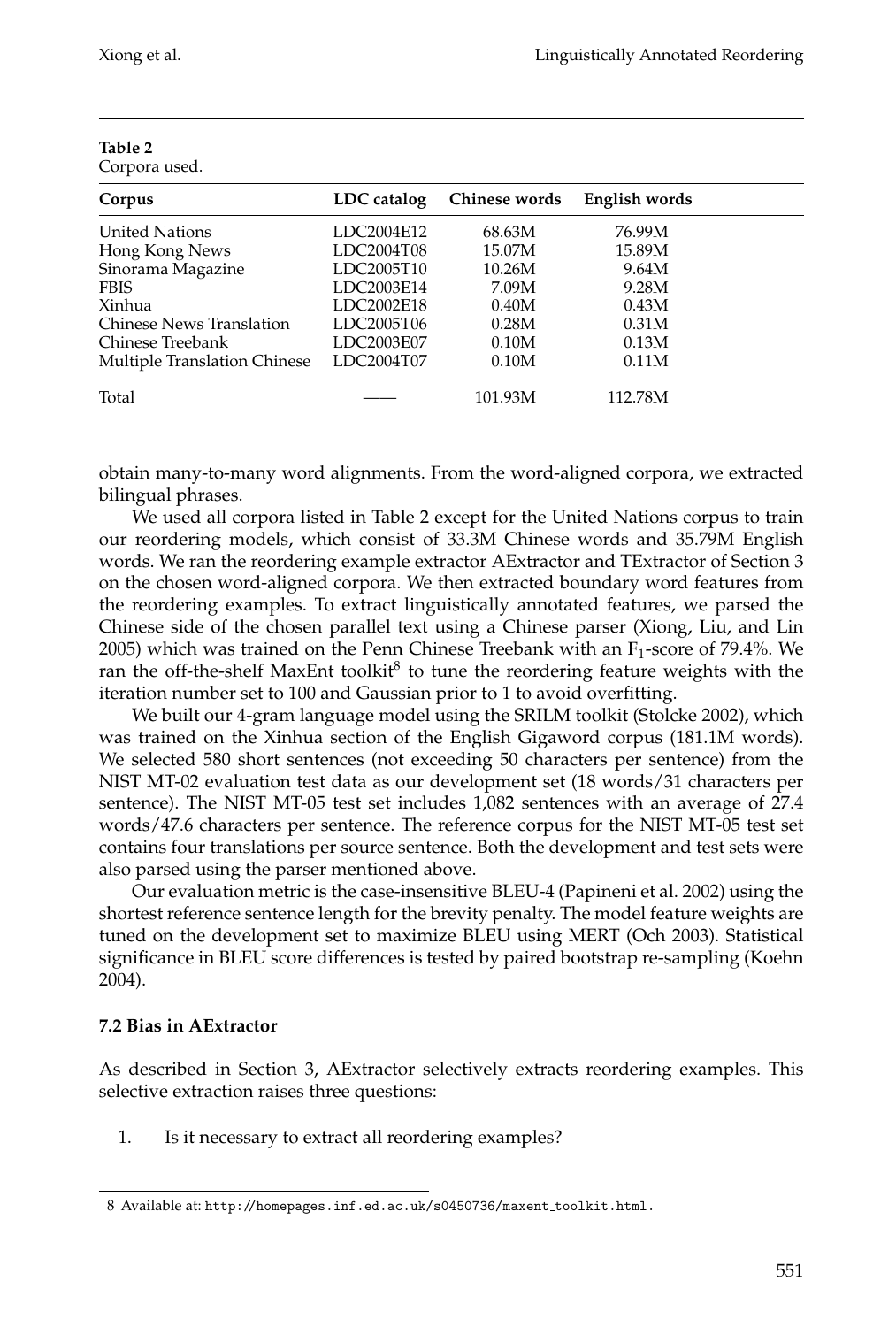- 2. If it is not necessary, do the heuristic selection rules impose any bias on the reordering model? For example, if we use the strINV selection rule, meaning that we always extract the largest block pairs for inverted reordering examples, does the reordering model prefer swappings on larger blocks to those on smaller blocks?
- 3. Does the bias have a strong impact on the performance in terms of BLEU score?

The answer to the first question is no. Firstly, it is practically undesirable to extract all reordering examples because even a very small training set will produce millions of reordering examples if we enumerate all block pair combinations. Secondly, extracting all reordering examples introduces a great amount of noise into training and therefore undermines the final reordering model. In Table 3, we show the number of reordering examples extracted using different extraction algorithms and selection rules. The AExtractor with the COMBO selection rule extracts the largest number of reordering examples. However, it does not obtain the highest BLEU score compared with other selection rules which extract a smaller number of reordering examples. This empirically suggests that there is no need to extract all reordering examples.

To answer the second question, we trace the best BTG trees produced on the test set by our system. The BWR reordering model is trained on reordering examples which are extracted using different selection rules. Then we calculate the average number of words on the target side which are covered by binary nodes in a straight order. We refer to this number as **straight average length**. Similarly, **inverted average length** is calculated on all binary nodes in an inverted order. The third and fourth columns of Table 3 show the two average variables. Comparing these average numbers, we clearly observe that two selection rules indeed impose noticeable bias on the reordering model.

- - The strINV selection rule, which always extracts the largest block pairs for inverted reordering examples, has the largest inverted average length. This indicates that the strINV rule biases the reordering model towards larger swappings.
- - On the contrary, the STRinv selection rule, which extracts the largest block pairs for straight reordering examples and smallest pairs for inverted reordering examples, has the largest straight average length and a

**Table 3**

Comparison of reordering example extraction algorithms and selection rules. We only use BWR as the reordering model for this comparison.

| Ext. Alg.<br>(Sel. rule)   | Reordering<br>Examples | Straight<br>Avg. Len. | Inverted<br>Avg. Len. | <b>BLEU</b> |
|----------------------------|------------------------|-----------------------|-----------------------|-------------|
| AExtractor (strINV)        | 10.06M                 | 15.8                  | 14.5                  | 32.37       |
| <b>AExtractor (STRiny)</b> | 10.06M                 | 17.3                  | 12.8                  | 32.47       |
| <b>AExtractor (RANDOM)</b> | 10.06M                 | 14.7                  | 11.8                  | 32.24       |
| <b>AExtractor (COMBO)</b>  | 23.27M                 | 13.8                  | 13.5                  | 32.10       |
|                            |                        |                       |                       |             |
| TExtractor                 | 14.30M                 | 15.0                  | 14.1                  | 29.95       |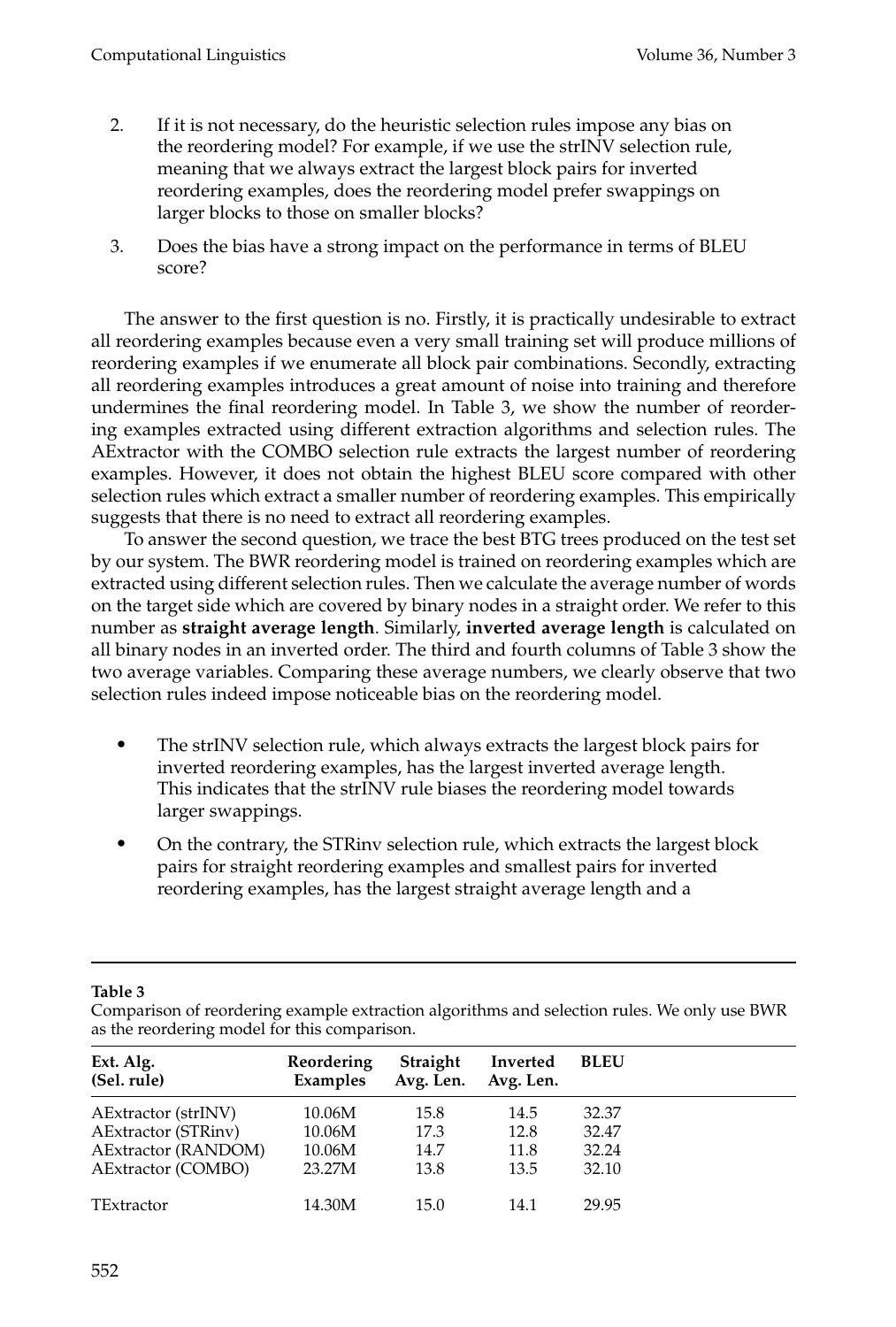relatively much smaller inverted average length. This suggests that the STRinv rule makes the reordering model prefer smaller swappings.

Note that the selection rules RANDOM and COMBO do not impose bias on the length of extracted reordering examples compared with strINV and STRinv. The latter two selection rules have special preferences on the length of reordering examples and transfer these preferences to the reordering models as shown in Table 3.

Because the preference for reordering larger/smaller blocks is imposed by the reordering example extraction algorithm with special selection rules, one might wonder whether we can allow the decoder to decide its own reordering preference. We add two new features to our translation model: reordering count penalty (*rc*) and reordering length penalty (*rl*). We accumulate *rc* whenever two neighboring BTG nodes are reordered. And at the same time we add the number of words which are covered by these two neighboring nodes to *rl*. Their weights are tuned using MERT to maximize BLEU score on the development set with other model feature weights. These two features are similar to the widely used word/phrase penalty features. Tuning the weights of the word/phrase penalty features, we can allow the decoder to favor shorter or longer phrases. Similarly, with the two new features *rc* and *rl*, we can allow the decoder to favor shorter or longer reorderings.

We conducted experiments using reordering examples which are extracted with the RANDOM and COMBO selection rules because these two rules do not impose bias on the length of reordering examples. Observing the optimized weights of *rc* and *rl* on the development set, we find that the decoder rewards larger *rc* but smaller *rl*. This means that the decoder prefers shorter reorderings to longer reorderings. However, the BLEU scores on the test set are 31.89 and 32.0 for RANDOM and COMBO, respectively, which are worse than the BLEU scores of RANDOM and COMBO without using *rc* and *rl* in Table 3, and also worse than the performance of strINV and STRinv which impose preferences on reordering examples. This seems to suggest that the preference for shorter/longer reorderings imposed by the reordering example extraction algorithm is better than that decided by the decoder itself.

Finally, for the last question, we observe from Table 3 that BLEU scores are not that much different although we have quite the opposite bias imposed by different selection rules. The changes in BLEU score, which happen when we shift from one selection rule to the other, are limited to a maximum of 1.2%. Among the four selection rules, the STRinv rule achieves the highest BLEU score. The reason might be that the bias towards smaller swappings imposed by this rule helps the decoder to reduce incorrect longdistance swappings (Xiong et al. 2008b).

### **7.3 AExtractor vs. TExtractor**

We further compared the two algorithms for reordering example extraction. In Table 3, we find that TExtractor significantly underperforms in comparison to AExtractor. This is because the transformation from decomposition trees to BTG trees is not complete. Many crossing links due to errors and noise in word alignments generated by GIZA++ make it impossible to build BTG nodes over the corresponding words. It would be better to use alignments induced by the ITG and EM procedure described in Section 3.2 but this has a very high cost.

Given the comparison in Table 3, we use AExtractor with the STRinv selection rule to extract reordering examples for both BWR and LAR in all experiments described below.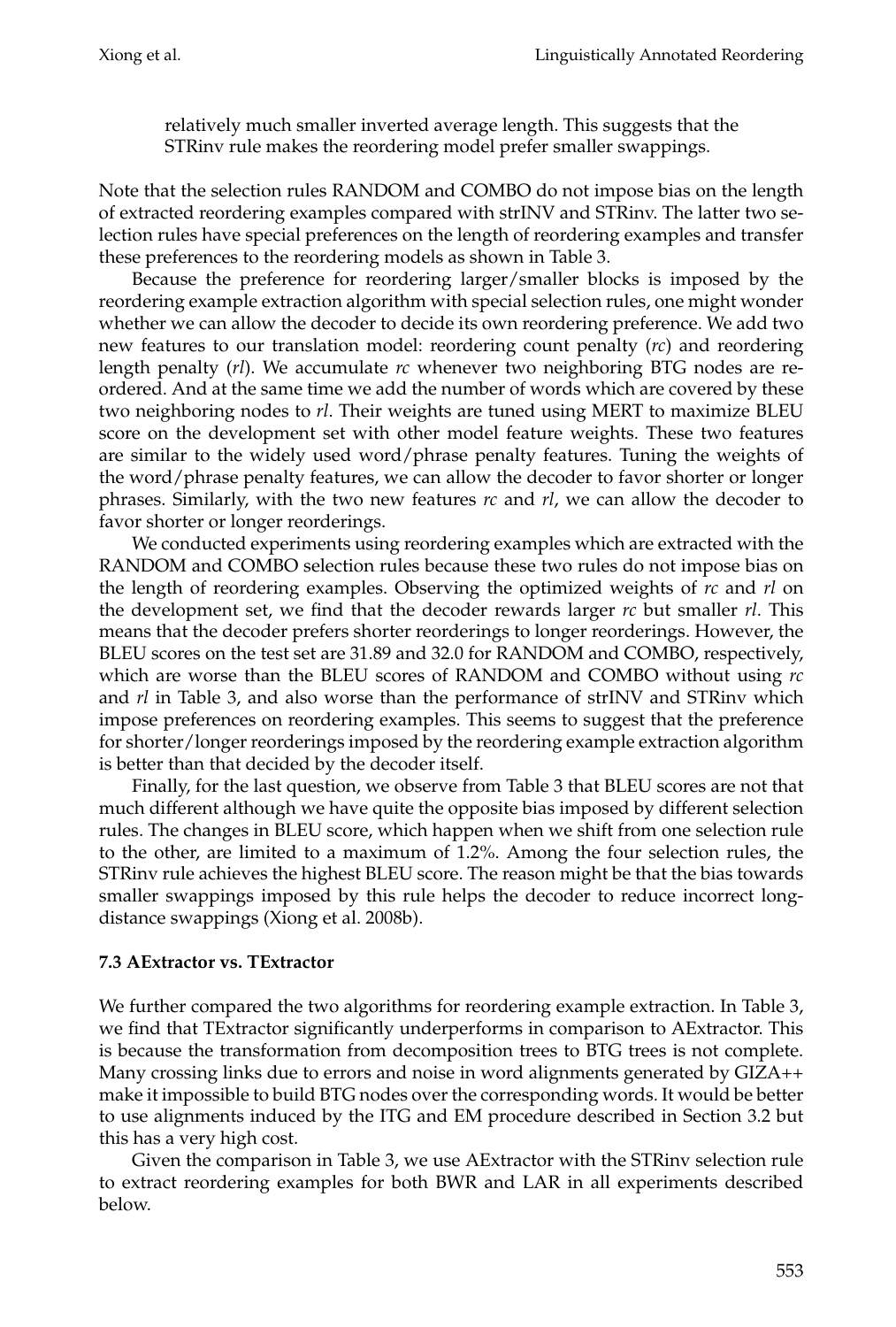### **7.4 LAR vs. BWR**

Table 4 shows the results of the different integration of BWR and LAR into our systems. Only using LAR achieves a BLEU score of 32.17, which is comparable to that of BWR. This suggests that LAR is promising given that:

- $\bullet$  LAR uses many fewer features than BWR does. According to our statistics, LAR contains only 166.1k linguistically annotated features whereas BWR has 451.4k boundary word features.
- - Syntactic divergences between the source and target languages as well as parse errors prevent the effective use of syntactic knowledge for phrase reordering (see the in-depth analysis in Section 8.2.2).

Although BWR marginally outperforms LAR (32.47 vs. 32.17), simple boundary word features are not adequate to move phrases to appropriate positions because they cannot recognize syntactic contexts which are very relevant to phrase reordering. Therefore the best way to reorder a phrase is to combine BWR and LAR so that we can use syntactic information on the one hand and not worry too much about syntactic divergences on the other hand.

As described in Section 5.3, we can combine BWR and LAR at two levels: the feature level and the model level. When we combine them at the model level, we achieve an absolute improvement of 0.83 and 1.13 BLEU points over BWR and LAR, respectively, which are both statistically significant ( $p < 0.01$ ). This shows that LAR and BWR are complementary to each other and in particular that using linguistic knowledge can significantly improve a very competitive lexicalized reordering model (BWR).

The other combination method All-in-One (at the feature level) also obtains significant improvements over BWR and LAR but marginally underperforms compared to BWR+LAR. In our later experiments we use the combination method BWR+LAR.

# **7.5 Varying Training Data Size**

To investigate how LAR improves BWR when we vary our training data size, we carried out experiments on three different training data sets: **FBIS** (7.09M Chinese words, 9.28M English words); **Large1**, which includes all corpora listed in Table 2 except for the United Nations corpus (33.3M Chinese words, 35.79M English words); and **Large2**, which

| Table 4<br>BLEU scores for LAR, BWR, and their combinations. |                |
|--------------------------------------------------------------|----------------|
| <b>Reordering Configuration</b>                              | <b>BLEU</b>    |
| <b>BWR</b>                                                   | 32.47          |
| LAR                                                          | 32.17          |
| All-in-One                                                   | $33.03^{**}++$ |
| BWR+LAR                                                      | $33.30***++$   |

\*\* = Significantly better than BWR ( $p < 0.01$ ); ++ = significantly better than LAR ( $p < 0.01$ ).

**Table 4**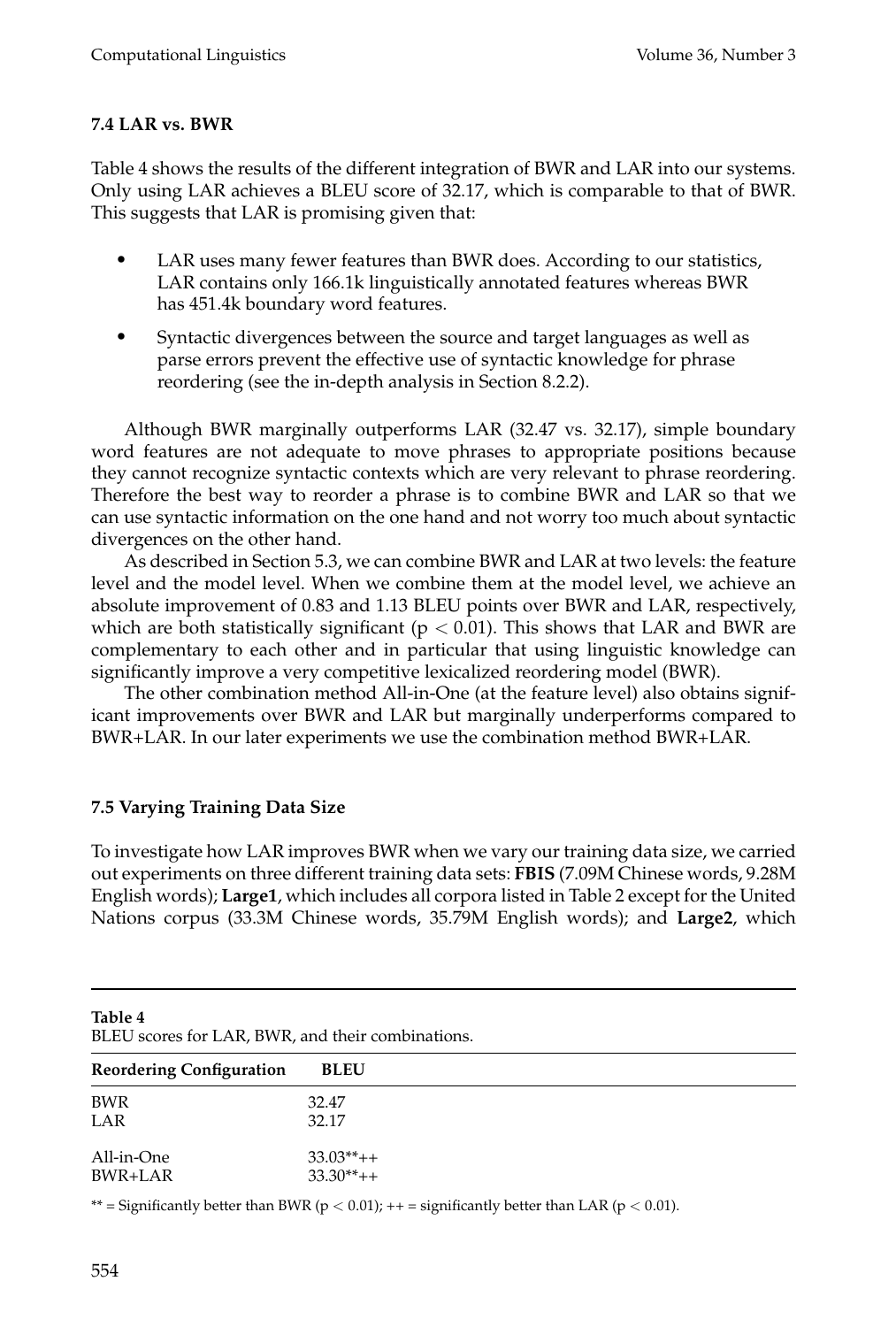BLEU scores on different training data sets. Large1 refers to the corpora listed in Table 2 except for the United Nations corpus. Large2 includes all corpora listed in Table 2.

| Training Data BWR BWR+LAR Improvement |                |                |              |  |
|---------------------------------------|----------------|----------------|--------------|--|
| <b>FBIS</b><br>Large1                 | 24.97<br>29.96 | 26.52<br>30.78 | 1.55<br>0.82 |  |
| Large <sub>2</sub>                    | 32.47          | 33.30          | 0.83         |  |

consists of Large1 and the United Nations corpus (101.93M Chinese words, 112.78 English words). The language model remains the same for these three data sets because it is trained on a much larger data set (181.1M words).

Table 5 shows the results. We observe that BWR+LAR is able to achieve a larger improvement of 1.55 BLEU points over BWR on smaller training data. When we enlarge the training data set from FBIS to Large1, both BWR and BWR+LAR improve quite a bit. The difference between them is narrower, 0.82 BLEU points, but still significant. When we continue to use more training data (Large2), the improvement obtained by integrating LAR becomes stable at the 0.8 level.

### **7.6 Effects of Linguistically Annotated Features**

We conducted further experiments to evaluate the effects of individual linguistically annotated features. Using the reordering configuration of BWR+LAR, we augment LAR's feature pool incrementally: firstly using only syntactic categories<sup>9</sup>( $\epsilon$ *c*) as features (170 features in total), then constructing composite categories (*cc*) for non-syntactic phrases  $(\epsilon c + c c)$  (8.6K features), and finally introducing head words and their POS tags into the feature pool ( $sc + cc + hw + ht$ ) (166.1K features). This series of experiments demonstrates the impact and degree of contribution made by each feature for reordering. The experimental results are presented in Table 6, from which we have the following observations:

- 1. Syntactic category alone improves the performance statistically significantly. The baseline feature set *sc* with only 170 features improves the BLEU score from 32.47 to 32.87.
- 2. Other linguistic information, provided by the categories of boundary nodes (*cc*) and head word/tag pairs (*hw* + *ht*), also improves phrase reordering. Producing composite categories for non-syntactic BTG nodes and integrating head word/tag pairs into LAR as reordering features are both effective, indicating that context information complements syntactic category for capturing reordering patterns.

<sup>9</sup> For a non-syntactic node, we only use the single category C, without constructing the composite category L-C-R.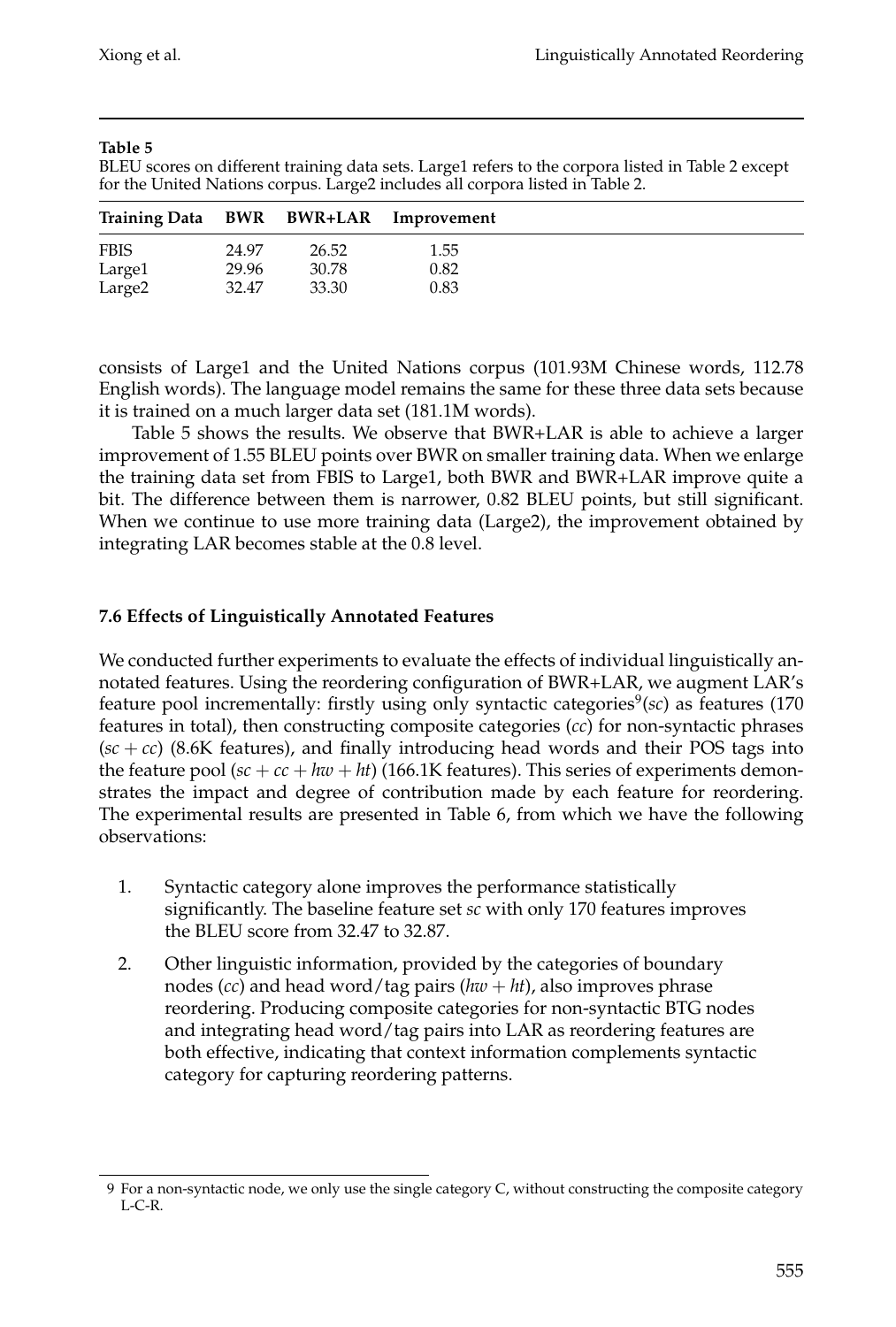The effect of the linguistically annotated reordering model. (*sc*) is the baseline feature set,  $(sc + cc)$  and  $(se + cc + hw + ht)$  are extended feature sets for LAR.

| <b>Reordering Configuration</b> | <b>BLEU</b>    |  |
|---------------------------------|----------------|--|
| BWR                             | 32.47          |  |
| $BWR + LAR$ (sc)                | 32.87*         |  |
| $BWR + LAR$ (sc + cc)           | $33.06**$      |  |
| $BWR + LAR$ (sc + cc + hw + ht) | $33.30^{**}++$ |  |

\* = almost significantly better than BWR (p < 0.075); \*\* = significantly better than BWR (p < 0.01); ++ = significantly better than BWR + LAR ( $\epsilon c$ ) ( $p < 0.01$ ).

### **8. Analysis**

We first obtain system translations of the test corpus. We generate word alignments between source sentences and system/reference translations as described in Section 6.2. Then we follow the analysis steps of Section 6.1 to investigate syntactic constituent movement in the reference translations and system translations which are generated using two different reordering configurations: BWR+LAR vs. BWR. In LAR, we use the best reordering feature set  $(*x* + *cc* + *hw* + *ht*).$ 

### **8.1 Syntactic Constituent Movement: Overview**

If a syntactic constituent is fully reorderable or partially reorderable, it is considered to be movable as a unit. To denote the proportion of syntactic constituents to be moved as a unit, we introduce two variables **REF-R-rate** and **SYS-R-rate**, which are defined as

$$
SYS-R-rate = \frac{count(SYS-reorderable nodes)}{count(multi-branching nodes)}
$$
(13)

$$
REF-R-rate = \frac{count(REF-reorderable nodes)}{count(multi-branching nodes)}
$$
(14)

Table 7 shows the statistics of REF/SYS-reorderable nodes on the test corpus. From this table, we have the following observations:

- 1. A large number of nodes are REF-reorderable, accounting for 79.82% of all the multi-branching nodes. This number shows that, in reference translations, a majority of syntactic constituent movement across Chinese–English can be performed by directly permuting constituents in a sub-tree.
- 2. The R-rates of BWR and BWR+LAR are 77.46% and 81.79%, respectively. The R-rate of BWR+LAR is obviously higher than that of BWR, which suggests that BWR+LAR tends towards moving more syntactic constituents together than BWR does. We will discuss this further later.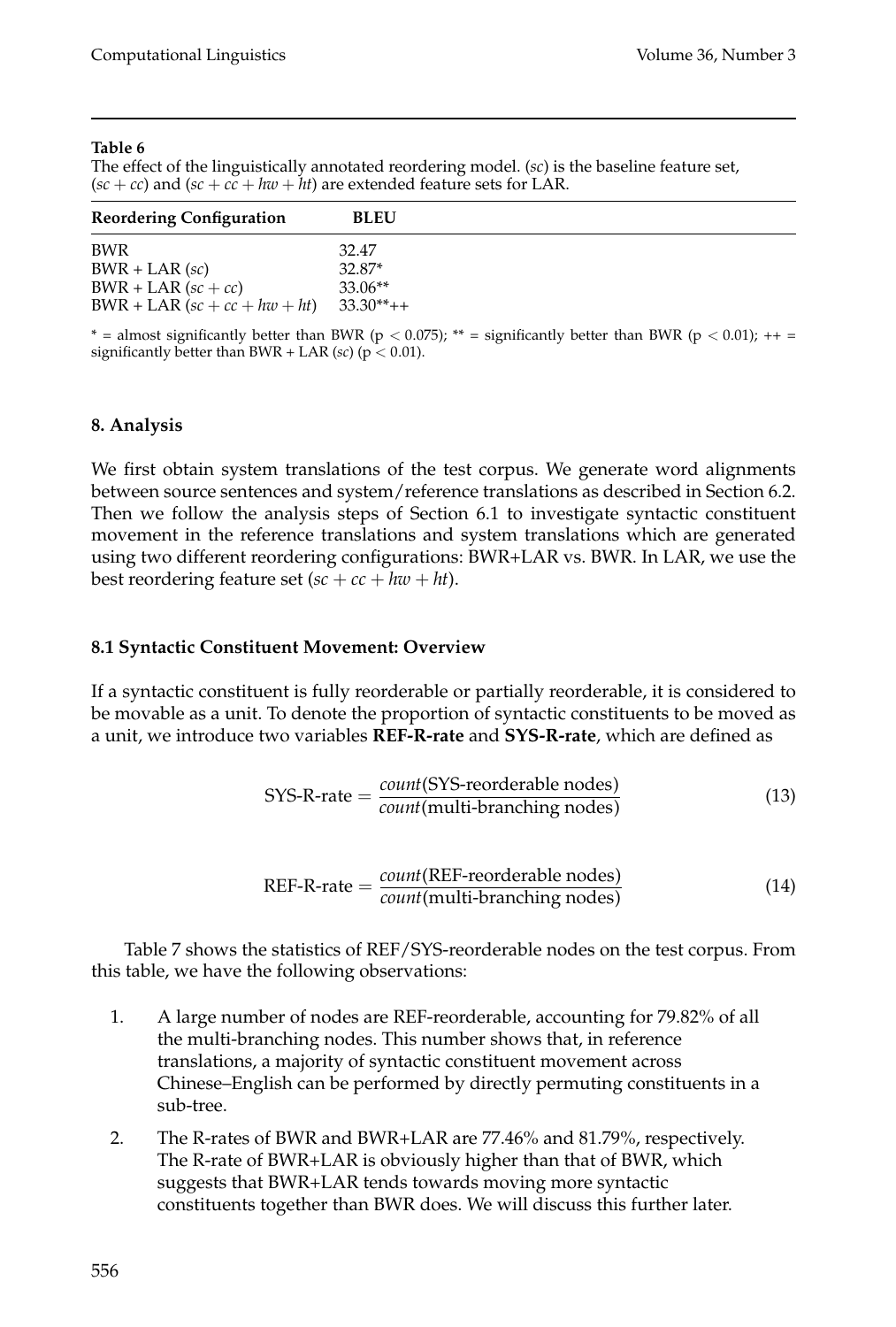| <b>BWR</b> | <b>BWR+LAR</b> |                          |  |
|------------|----------------|--------------------------|--|
|            |                |                          |  |
|            |                |                          |  |
|            |                |                          |  |
| 13.16      | 14.01          |                          |  |
| 1.31       | 1.26           |                          |  |
| 77.46%     | 81.79%         |                          |  |
|            |                | 18.68<br>14.91<br>79.82% |  |

Statistics of multi-branching and REF/SYS-reorderable nodes per sentence.

#### **8.2 Syntactic Constituent Movement among Multiple Reference Translations**

*8.2.1 Differences in Movement Orientation.* Because each source sentence is translated by four different human experts, we would like to analyze the differences among reference translations, especially on the orders of constituents being translated. Table 8 shows the overall distribution over the number of different orders for each multi-branching constituent among the reference translations.

In most cases (75.4%), four reference translations have completely the same order for syntactic constituents. This makes it easier for our analysis to compare the system order with the reference order. However, there are 22% cases where two different orders are provided, which shows the flexibility of translation. According to our study, noun phrases taking DNP or CP modifiers, as well as DNPs and CPs themselves, are more likely to be translated in two different orders. Table 9 shows the percentages in which two different orders for these constituents are observed in the reference corpus.

DNP and CP are always used as pre-modifiers of noun phrases in Chinese. They often include the particle word  $\hat{f}$  (*of*) at the ending position. The difference is that DNP constructs a phrasal modifier whereas CP constructs a relative-clause modifier. There is no fixed reordering pattern for DNP and CP and therefore for NP which takes DNP/CP as a pre-modifier. In the DNP  $\rightarrow$  NP DEG structure, the DEG ( $\sharp$ ) can be

**Table 8**

Distribution of number of different orders by which syntactic constituents are translated in references.

#### **Table 9**

Two-order translation distribution of 4 NP-related constituents.

| Constituent              | 2-order translation percentage |  |
|--------------------------|--------------------------------|--|
| $NP \rightarrow DNP NP$  | 16.93                          |  |
| $NP \rightarrow CP NP$   | 9.43                           |  |
| $CP \rightarrow IP$ DEC  | 24.79                          |  |
| $DNP \rightarrow NP DEG$ | 34.58                          |  |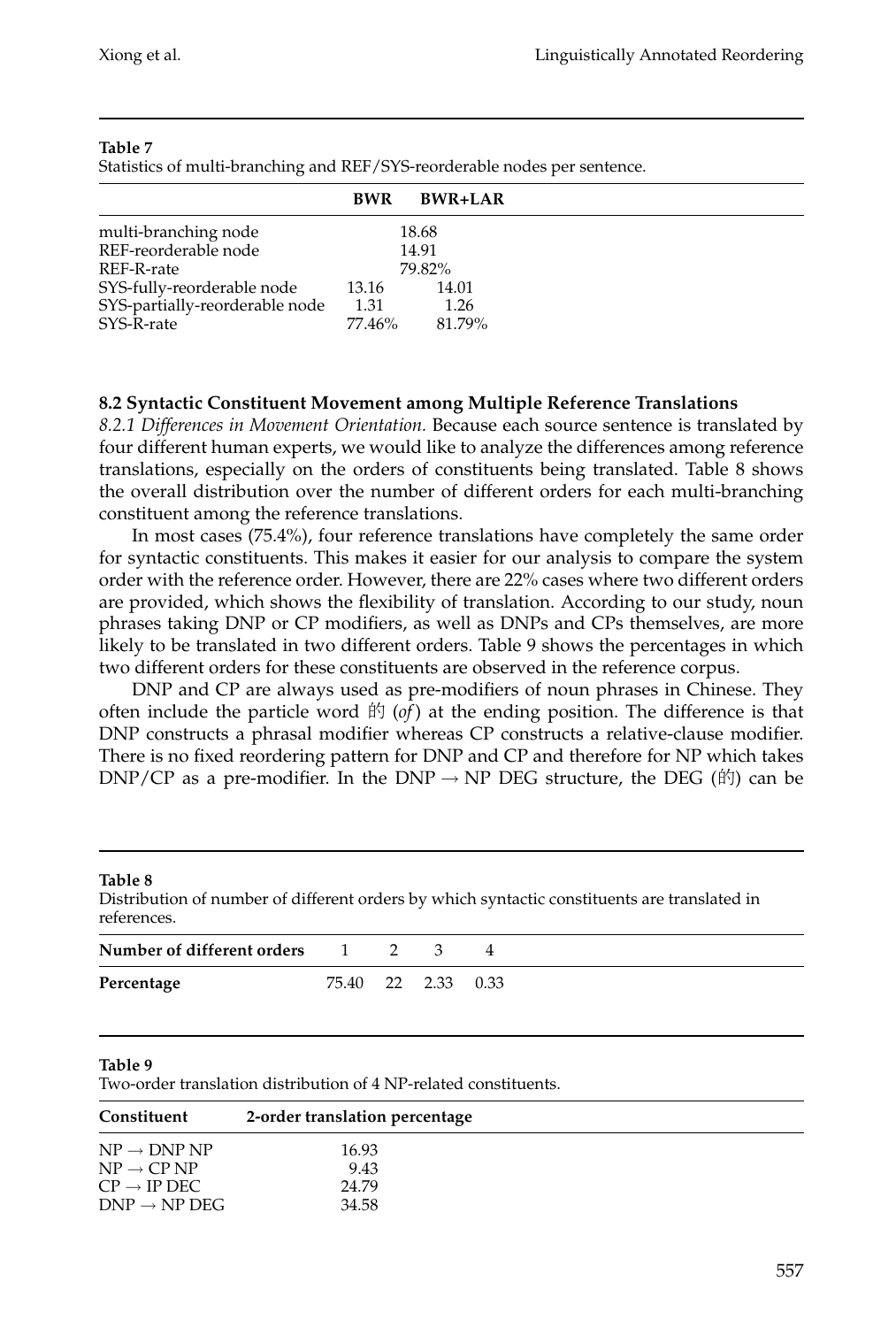translated into *'s* or *of*, which are both appropriate in most cases, depending on the translator's preference. If the former is chosen, the order of DNP and therefore the order for  $NP \rightarrow DNP$  NP will both be straight: [1][2]. Otherwise, the two orders will be inverted: [2][1]. Similarly, there are also different translation patterns for  $\text{CP} \rightarrow \text{IP DEC}$ and  $NP \rightarrow CP$  NP. CP can be translated into "*that* + clause" or adjective-like phrases in English. Figure 7 shows an example where the CP constituent is translated into an adjective-like phrase. Although the "*that* + clause" must be placed behind the noun phrase which it modifies, the order for adjective-like phrases is flexible (see Figure 7).

For those constituents with different reference orders, we compare the order of the system translation to that of the reference translation which has the shortest edit distance to the system translation as described herein so that we can take into account the potential influence of different translations on the order of syntactic constituents.

*8.2.2 REF-Non-Reorderable Constituents.* We also study REF-R-rates for the 13 most frequent constituents listed in Table 10. We find that two constituents,  $VP_1 \rightarrow PP VP_2$  and  $NP_1 \rightarrow CP \ NP_2$ , have the lowest REF-R-rates, 58.20% and 61.77%, respectively. This means that about 40% of them are REF-non-reorderable. In order to understand the reasons why they are non-reorderable in reference translations, we further investigate REF-non-reorderable cases for the constituent type  $VP_1 \rightarrow PP VP_2$  and roughly classify the reasons into three categories as follows.

- 1. **Outside interruption.** The reordering of PP and  $VP<sub>2</sub>$  is interrupted by other constituents outside  $VP_1$ . For example, the Chinese sentence *[NP* 某  $\bigwedge$ /somebody ] [VP<sub>1</sub> [PP 在...时/when...] [VP<sub>2</sub> [说/say NP[...] ] ] ] is translated into *when..., somebody said ...*. Here the translation of the first NP which is outside  $VP_1$  is inserted between the translations of PP and  $VP_2$  and therefore interrupts their reordering. Outside interruption accounts for 21.65% of REF-non-reorderable cases.
- 2. **Inside interruption.** The reordering of PP and  $VP<sub>2</sub>$  is interrupted by the combination of PP's subnodes with  $VP_2$ 's subnodes. Inside interruption accounts for 48.45% of REF-non-reorderable cases, suggesting that it is the major factor which decreases the reorderability of  $VP \rightarrow PP$  VP. Because both PP and VP have their own complex sub-structures, the inside



### **Figure 7**

An example of the translation of NP  $\rightarrow$  CP NP. This constituent can be translated in two different orders: 1) the recently adopted statistical method (straight order); 2) the statistical method recently adopted (inverted order).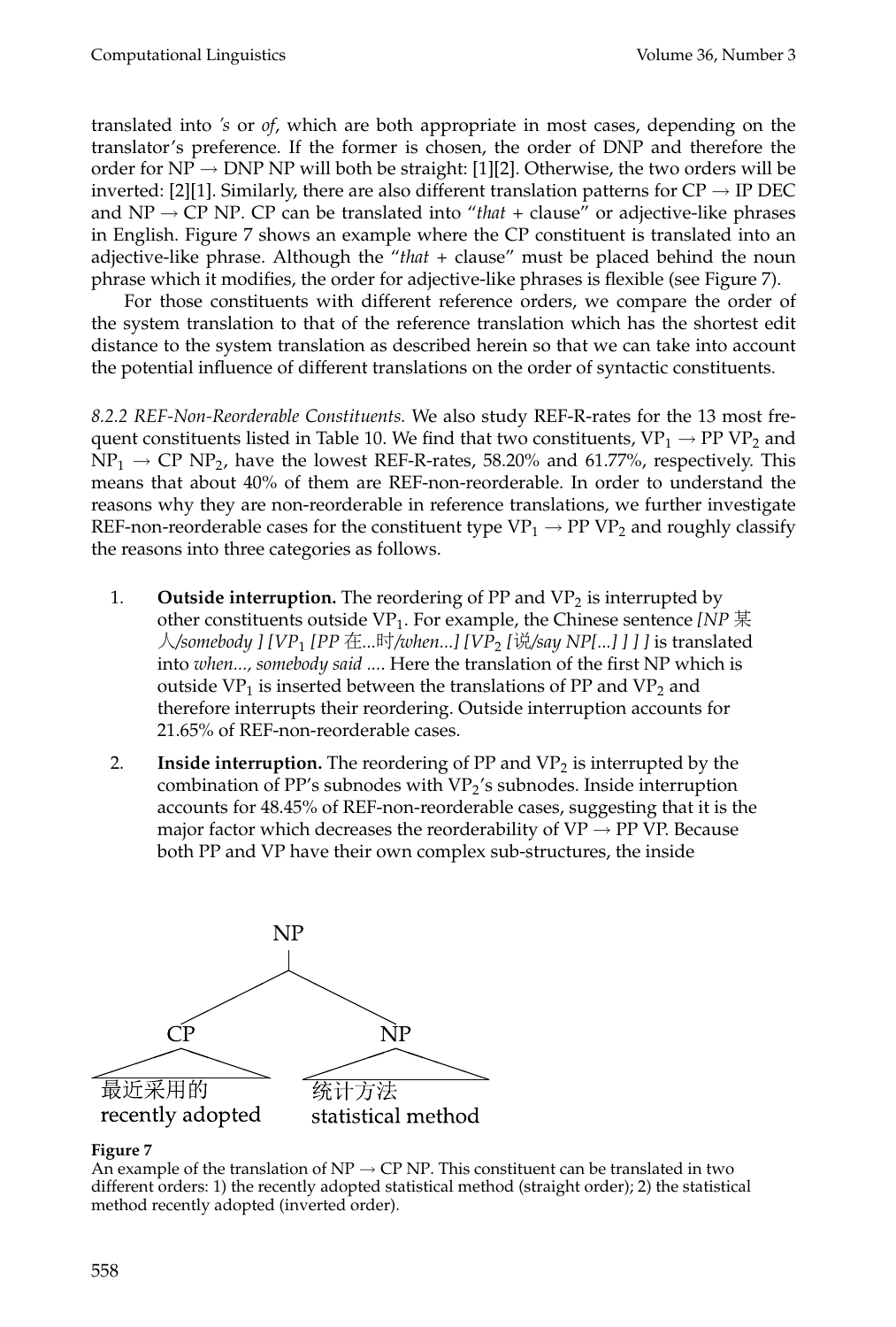$F_1$ -scores (BWR+LAR vs. BWR) for the 13 most frequent constituents in the test corpus. Constituents indicated in **bold** have relatively lower F<sub>1</sub> score for reordering.

| <b>Type</b> | Constituent                                                                                                                       | Percent. (%)                         | <b>BWR</b>                             | $SYS-R-rate$ $\frac{6}{6}$<br>BWR+LAR  | BWR                                      | $F_1$ -score $\left(\% \right)$<br><b>BWR+LAR</b> |  |
|-------------|-----------------------------------------------------------------------------------------------------------------------------------|--------------------------------------|----------------------------------------|----------------------------------------|------------------------------------------|---------------------------------------------------|--|
| <b>VP</b>   | $VP \rightarrow VV NP$<br>$VP \rightarrow ADVP VP$<br>$VP \rightarrow PP VP$<br>$VP \rightarrow VVIP$                             | 8.12<br>4.30<br>1.87<br>1.82         | 79.22<br>63.45<br>60.32<br>79.35       | 84.10<br>65.86<br>70.37<br>86.14       | 76.97<br>70.83<br>39.29<br>77.16         | 80.53<br>73.67<br>40.33<br>82.26                  |  |
| NP          | $NP \rightarrow NN NN$<br>$NP \rightarrow NP NP$<br>$NP \rightarrow DNP NP$<br>$NP \rightarrow CP NP$                             | 6.88<br>5.12<br>2.14<br>2.12         | 84.68<br>82.13<br>69.75<br>59.67       | 85.18<br>84.93<br>74.83<br>73.43       | 76.17<br>69.25<br>56.68<br>48.75         | 79.10<br>72.17<br>56.61<br>54.48                  |  |
| Misc.       | $IP \rightarrow NP VP$<br>$PP \rightarrow P NP$<br>$CP \rightarrow IP$ DEC<br>$OP \rightarrow CD CLP$<br>$DNP \rightarrow NP DEG$ | 6.78<br>3.63<br>3.51<br>2.74<br>2.43 | 71.99<br>80.63<br>83.94<br>66<br>85.98 | 79.80<br>85.95<br>87.89<br>65<br>89.84 | 63.22<br>82.75<br>69.91<br>67.52<br>67.5 | 65.79<br>84.93<br>72.24<br>68.47<br>68.75         |  |

interruption is very complicated and includes a variety of cases, some of which are quite unexpected. Here we show two frequent examples of inside interruption:

- a. The preposition in the PP and the verb word/phrase of  $VP<sub>2</sub>$  are aligned to only one target word or one continuous phrase. For example, 向...施压/pressure, 对...有信心/be confident of, 因...而受苦/ *suffer from*, and so on. This is caused by the lexical divergence problem.
- b. The PP is first combined with the verb word of  $VP_2$  in an inverted order, then combined with the remainder of  $VP_2$  in a straight order. For example, *[PP [P 从] [omission*<sub>1</sub>*]] [VP [VV 了解到] [omission*<sub>2</sub>*]]* might be translated into *learned from omission*<sub>1</sub> *that omission*<sub>2</sub>.
- 3. **Parse error.** This accounts for 29.90% of REF-non-reorderable cases.

Although these reasons are summarized from our analysis on the constituent type  $VP \rightarrow PP VP$ , they can be used to explain other REF-non-reorderable constituents, such as  $NP \rightarrow CP NP$ .

### **8.3 Syntactic Constituent Movement in System Translations**

*8.3.1 Overall Reordering Precision and Recall of Syntactic Constituents.* By summarizing all syntactic reordering patterns (REF-SRP, SYS-SRP, and Match-SRP) for all constituents, we can calculate the overall reordering precision and recall of syntactic constituents. Table 11 shows the results for both BWR+LAR and BWR, where BWR+LAR clearly outperforms BWR.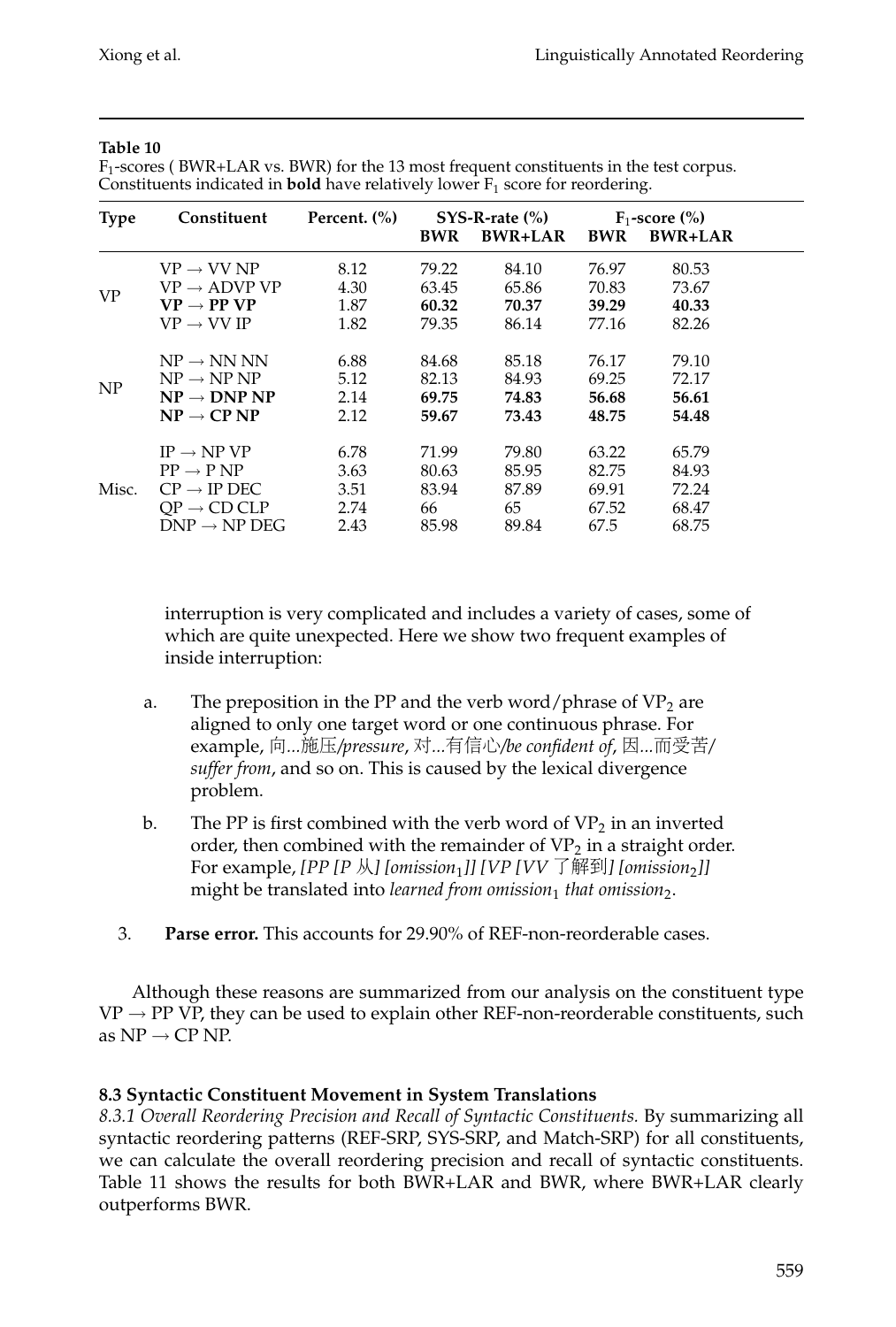| aı<br>n.<br>г |  |
|---------------|--|
|---------------|--|

Syntactic reordering precision and recall of BWR+LAR vs. BWR on the test corpus.

|                | Precision Recall |       | ${\bf F}_1$ |
|----------------|------------------|-------|-------------|
| <b>BWR</b>     | 70.89            | 68.79 | 69.83       |
| <b>BWR+LAR</b> | 71.32            | 73.08 | 72.19       |

*8.3.2 The Effect of Linguistic Knowledge on Phrase Movement.* To understand the change in phrase movement caused by linguistic knowledge, we further investigate how well BWR and BWR+LAR reorder certain constituents, especially those with high distribution probability. Table 10 lists the 13 most frequent constituents, which jointly account for 51.46% of all multi-branching constituents. Except for  $NP \rightarrow DNP NP$ , the reordering  $F_1$  score of all these constituents in BWR+LAR is better than that in BWR.

Our hypothesis for the phrase movement change in BWR+LAR is that the integrated linguistic knowledge makes phrase movement in BWR+LAR pay more respect to syntactic constituent boundaries. The overall R-rates of BWR+LAR vs. BWR described in Section 8.1 indicate that BWR+LAR tends towards moving more syntactic constituents together than BWR does. We want to know whether this is also true for a specific constituent type. The fourth and fifth columns in Table 10 present the R-rate for each individual constituent type that we have analyzed. It is obvious that the R-rate of BWR+LAR is much higher than that of BWR for almost all constituents. This indicates that higher R-rate is one of the reasons for the higher performance of BWR+LAR.

To gain a more concrete understanding of this change, we show two examples for the reordering of  $VP \rightarrow PP VP$  in Figure 8. In both examples, BWR fails to move the PP constituent to the right of the VP constituent, whereas BWR+LAR does it successfully. By tracing the binary BTG trees generated by the decoder, we find that BWR generated a very different BTG tree from the source parse tree whereas the BTG tree in BWR+LAR almost matches the source parse tree. In the first example, BWR combines the VP phrase

| Input:          | [NP NHK] [VP [PP 向 政治 压力] [VP 低头]]                                  |
|-----------------|---------------------------------------------------------------------|
| Ref:            | [NP NHK] [VP [VP bowed] [PP to political pressure]]                 |
| <b>BWR:</b>     | [[(the/向 NHK/NHK) political/政治] pressure/压力低头]                      |
| <b>BWR+LAR:</b> | [NHK/NHK<br><br>(bow/低头 [to political/向政治 pressure/压力])]            |
| Input:          | [NP 五 角 大厦] [VP [PP 为 亚洲 海啸 灾民] [VP 展开 空前 救援 行                      |
|                 | 动日                                                                  |
| Ref:            | [NP Pentagon] [VP [VP launches unprecedented relief operations]     |
|                 | [PP for Asian tsunami victims]]                                     |
| <b>BWR:</b>     | [Pentagon/五角大厦 [is/为 $\langle$ [ $\langle$ [an/展开 unprecedented/空前] |
|                 | [tsunami/海啸 disaster/灾民]) relief operations/救援行动] in                |
|                 | Asia/亚洲〉                                                            |
| <b>BWR+LAR:</b> | [Pentagon/五角大厦 <[[launched/展开 an unprecedented/空前]                  |
|                 | rescue operations/救援行动] [[for Asian/为亚洲 tsunami/海啸]                 |
|                 | victims/灾民])]                                                       |
|                 |                                                                     |

#### **Figure 8**

Two examples for the translation of  $VP \rightarrow PP$  VP. Square brackets indicate combinations in a straight order and angular brackets represent combinations in an inverted order.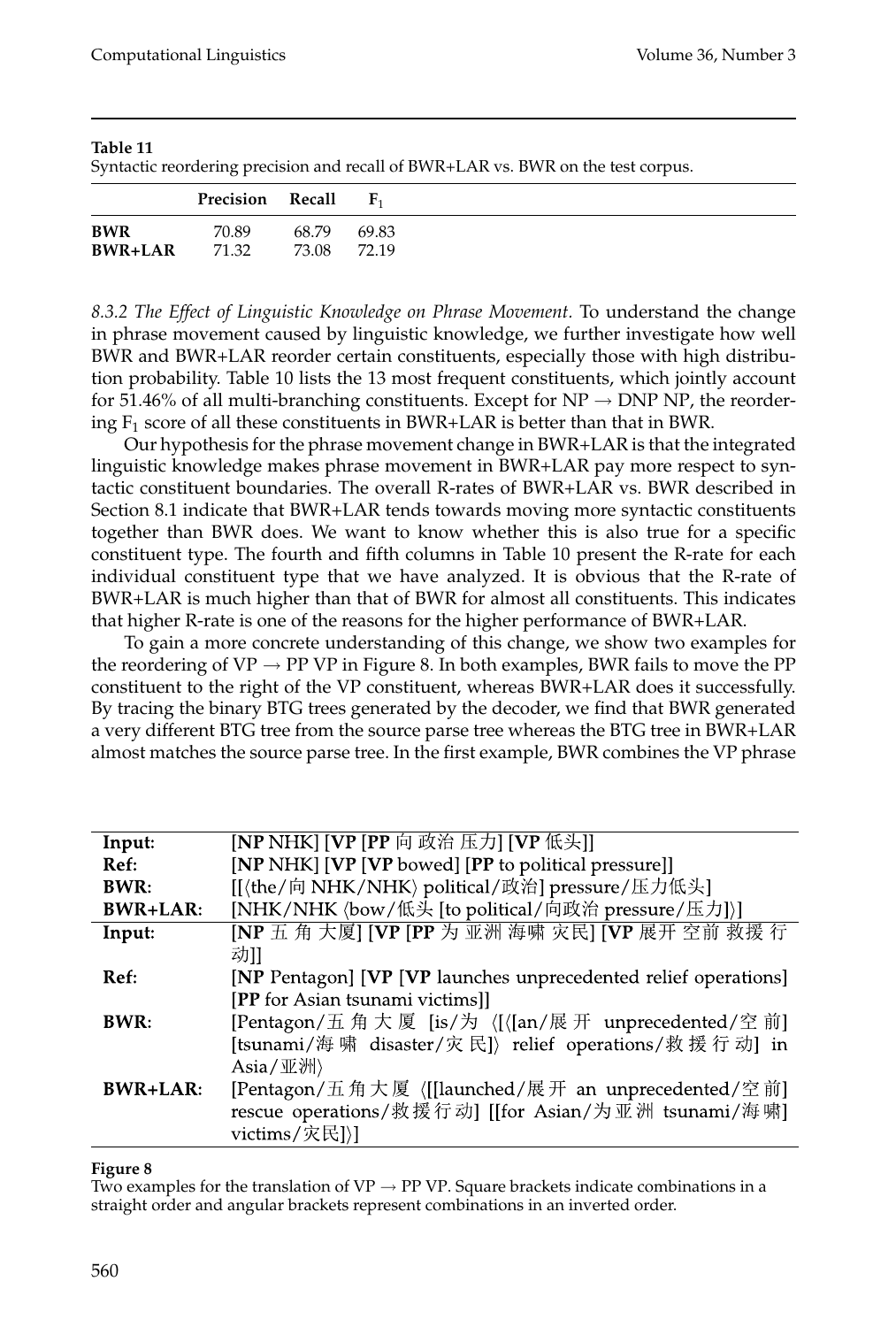低头 with 压力 and then combines 政治. The preposition word 向 is combined with the NP phrase *NHK*, which makes the translation of *NHK* interrupt the reordering of  $VP \rightarrow PP VP$  in this example. The BWR tree in the second example is even worse. The non-syntactic phrase 展开 空前 in the VP phrase is first combined with 海啸 灾民, which is a sub-phrase of PP preceding VP in an inverted order. The remaining part of the VP phrase is then merged. This merging process continues regardless of the source parse tree. The comparison of BTG trees of BWR+LAR and BWR in the two examples suggests that reordering models should respect syntactic structures in order to capture reorderings under these structures.

Our observation on phrase movement change resonates with the recent efforts in phrasal SMT that allow the decoder to prefer translations which show more respect for syntactic constituent boundaries (Cherry 2008; Marton and Resnik 2008; Yamamoto, Okuma, and Sumita 2008). Mapping to syntactic constituent boundaries, or in other words, syntactic cohesion (Fox 2002; Cherry 2008), has been studied and used in early syntax-based SMT models (Wu 1997; Yamada and Knight 2001). But its value has receded in more powerful syntax-based models (Galley et al. 2004; Chiang 2005) and non-syntactic phrasal models (Koehn, Och, and Marcu 2003). Marton and Resnik (2008) and Cherry (2008) use syntactic cohesion as a soft constraint by penalizing hypotheses which violate constituent boundaries. Yamamoto, Okuma, and Sumita (2008) impose this as a hard constraint on the ITG constraint to allow reorderings which respect the source parse tree. They all report significant improvements on different language pairs, which indicates that syntactic cohesion is very useful for phrasal SMT. Our analysis demonstrates that linguistically annotated reordering provides an alternative way to incorporate syntactic cohesion into phrasal SMT.

# **8.4 Challenges in Phrase Reordering and Suggestions**

We highlight three constituent types in Table 10 (indicated in bold) which are much more difficult to reorder, as indicated by their relatively lower  $F_1$  scores. The lower  $F_1$ scores indicate that BWR+LAR is not fully sufficient for reordering these constituents although it performs much better than BWR. We find two main reasons for the lower  $F_1$ scores and provide suggestions accordingly as follows.

- 1. **Constrained decoding.** We observe that in reorderable constituents which involve long-distance reorderings, their boundaries are easily violated by phrases outside them. To prohibit boundary violations, we propose constrained decoding. In constrained decoding, we define special **zones** in source sentences. Reorderings and translations within the zones cannot be interrupted by fragments outside the zones. We can also define other constrained operations on the zones. For example, we can prohibit swappings in any zones which contain punctuation (Xiong et al. 2008b). The beginning and ending positions of a zone are automatically learned. To be more flexible, they are not necessarily constituent boundaries. Constrained decoding is different from both soft constraints (Cherry 2008; Marton and Resnik 2008) and hard constraints (Yamamoto, Okuma, and Sumita 2008). It can be considered as in between both of these because it is harder than the former but softer than the latter.
- 2. **Integrating special reordering rules.** Some constituents are indeed non-reorderable as we discussed in Section 8.2.2. Inside or outside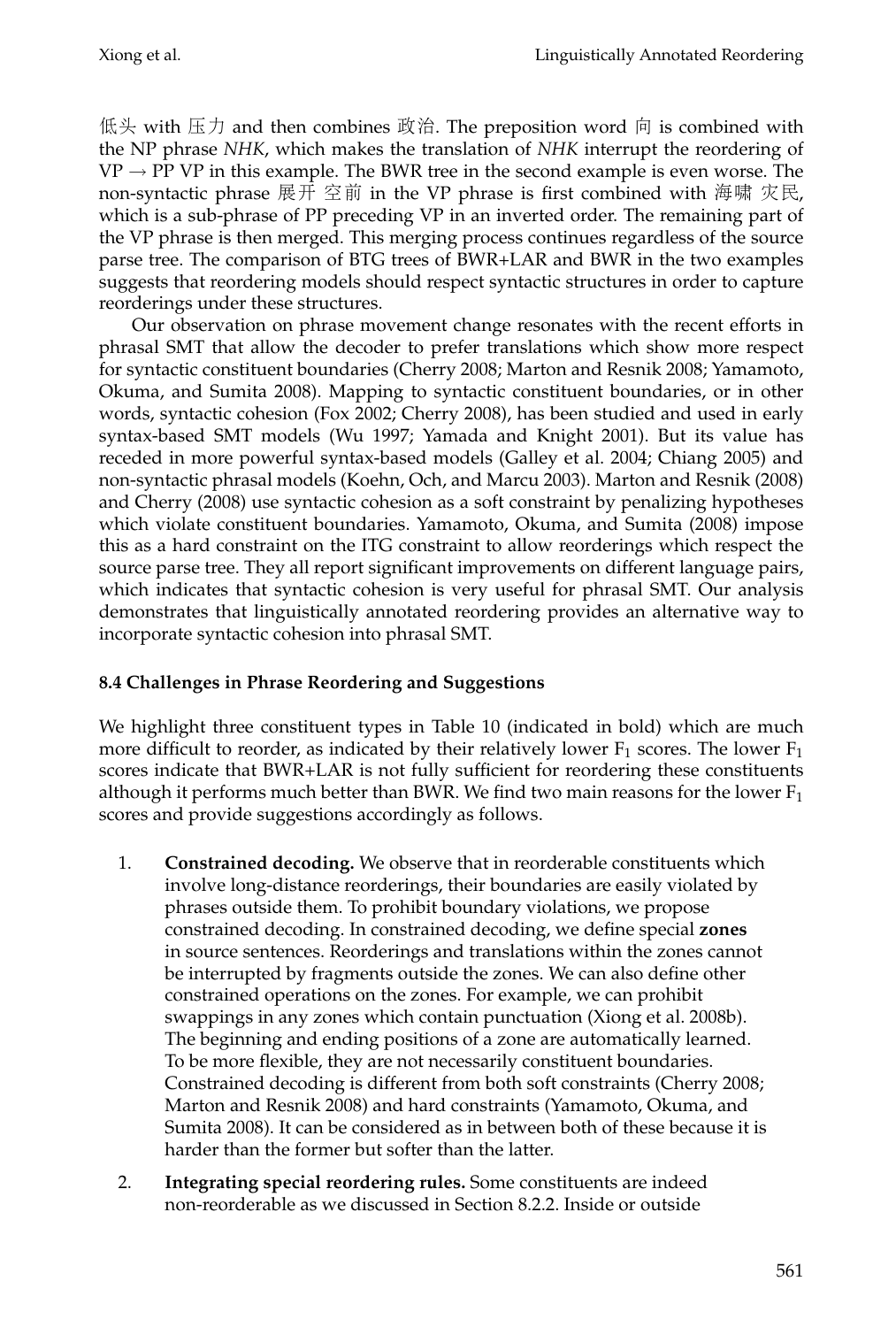interruptions have to be allowed to obtain fluent translations for these constituents. However, the allowance of interruptions is sometimes beyond the representability of BTG rules. For example, to solve the lexical divergence problem, bilingual rules with aligned lexicons have to be introduced. To capture reorderings of these constituents, we propose to integrate special reordering rules with richer contextual information into BTG to extend BTG's ability to deal with interruptions. Completely replacing BTG with richer formalisms, such as hierarchical phrase (Chiang 2005) and tree-to-string (Liu, Liu, and Lin 2006) or string-to-tree (Marcu et al. 2006), introduces a huge extra cost. Instead, integrating a small number of reordering rules into BTG to model reorderings of non-reorderable constituents would be more desirable.

# **8.5 Discussion**

In the definition of syntactic reordering patterns, we only consider the relative order of individual constituents on the target side. We do not consider whether or not they remain contiguous on the target side. It is possible that other words are inserted between spans of two contiguous constituents. We use the term **gap** to refer to when this happens. The absence of a gap in the definition of syntactic reordering patterns may produce more matched SRPs and therefore lead to higher precision and recall. Table 12 shows the revised overall precision and recall of syntactic reordering patterns when we also compare gaps. The revised results show that BWR+LAR still significantly outperforms BWR. This also applies to the 13 constituents identified in Table 10. The analysis results obtained before are still valid when we consider gaps.

# **9. Related Work**

# **9.1 Linguistically Motivated Phrase Reordering**

There are various approaches which are devoted to incorporating linguistic knowledge into phrase reordering. Generally, these approaches can be roughly divided into three categories: (1) reordering the source language in a preprocessing step before decoding begins; (2) estimating phrase movement with reordering models; and (3) capturing reorderings by synchronous grammars. The preprocessing approach applies manual or automatically extracted reordering knowledge from linguistic structures to transform the source language sentence into a word order that is closer to the target sentence. The second reordering approach moves phrases under certain reordering constraints and estimates the probabilities of movement with linguistic information. In the third

#### **Table 12**

Revised overall precision and recall of BWR+LAR vs. BWR on the test corpus when we consider the gap in syntactic reordering patterns.

|               | Precision Recall |       | $\mathbf{F}_1$ |  |  |
|---------------|------------------|-------|----------------|--|--|
| BWR (gap)     | 46.28            | 44.91 | 45.58          |  |  |
| BWR+LAR (gap) | 48.80            | 50    | 49.39          |  |  |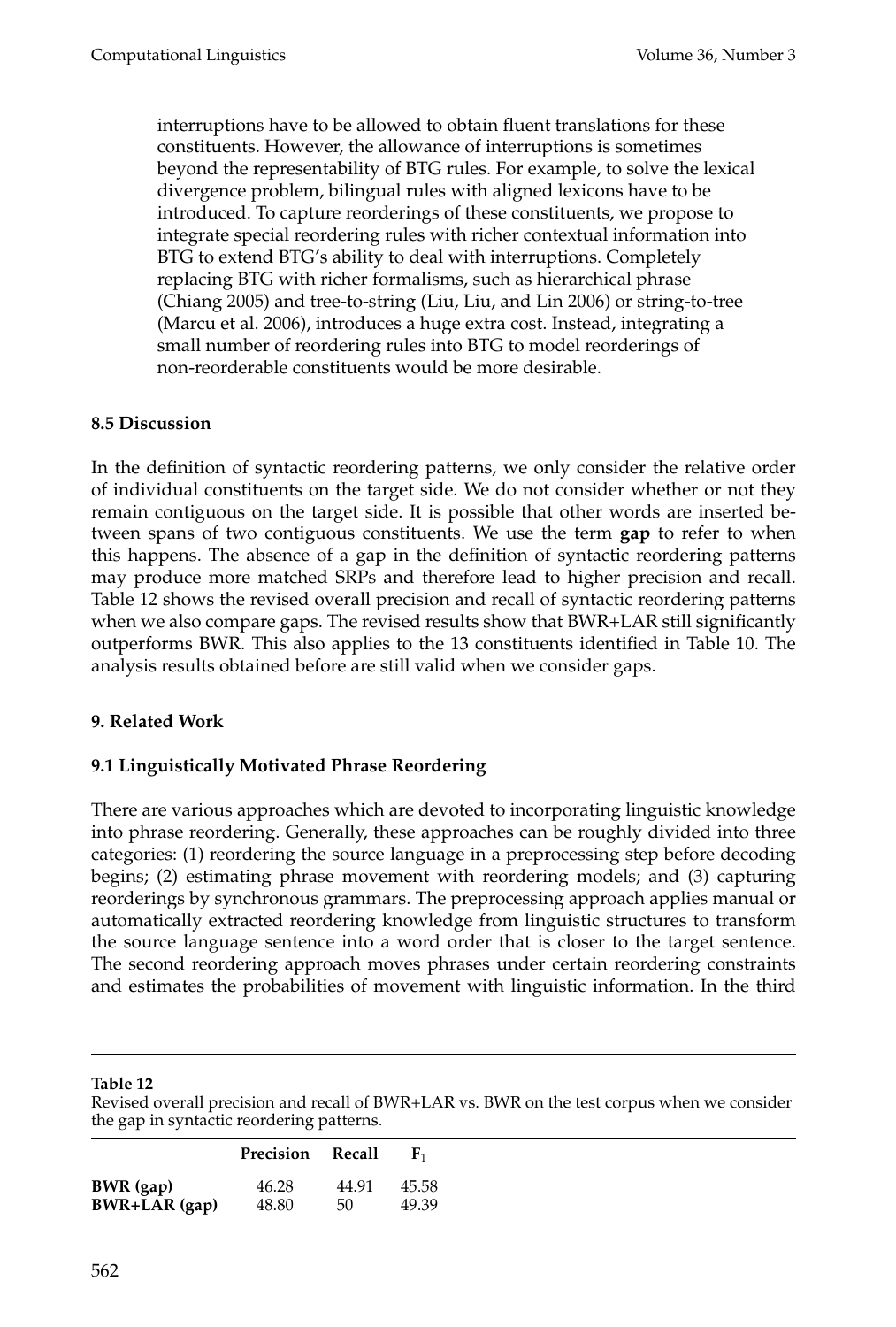approach, reordering knowledge is included in synchronous rules. The last two categories reorder the source sentence during decoding, which distinguishes them from the first approach. Note that some researchers integrate multiple reordering approaches in one decoder (Lin 2004; Quirk, Menezes, and Cherry 2005; Ge, Ittycheriah, and Papineni 2008).

*9.1.1 The Preprocessing Approach.* In early work, Brown et al. (1992) describe an approach to reordering French phrases in a preprocessing step. Xia and McCord (2004) present a preprocessing approach which automatically learns reordering patterns based on CFG productions. Since then, the preprocessing approach seems to have been more popular. Collins, Koehn, and Kucerova (2005) propose reordering German clauses with six types of manual rules. Similarly, Wang, Collins, and Koehn (2007) reorder Chinese parse trees using fine-grained human-written rules, mostly concentrating on VP and NP structures. Li et al. (2007) improve the preprocessing approach by generating *n*-best reordered source sentences with reordering knowledge automatically learned from the alignments between source parse trees and target translations. The approach proposed in Li et al. also enhances the connection between the preprocessing and decoding by adding a source reordering probability feature. Other approaches introduced in Nießn and Ney (2001), Popovic and Ney (2006), and Zhang, Zens, and Ney (2007) use morphological, ´ POS, and chunk knowledge in the preprocessing approach, respectively.

*9.1.2 Estimating Phrase Movement with Embedded Reordering Models.* Under the IBM constraint (Zens and Ney 2003), the early work uses a distortion-based reordering model to penalize word movements (Koehn, Och, and Marcu 2003). Similarly, under the ITG constraint, the corresponding model is the flat model which assigns a prior probability to the straight or inverted order (Wu 1996). These two models don't respect the content of phrases which are moved. To address this issue, lexicalized reordering models which are sensitive to lexical information about phrases are introduced (Tillman 2004; Koehn et al. 2005; Kumar and Byrne 2005; Al-Onaizan and Papineni 2006). Xiong, Liu, and Lin (2006) introduce a more flexible reordering model under the ITG constraint using discriminative features which are automatically learned from a training corpus. Zhang et al. (2007) propose a model for syntactic phrase reordering which uses syntactic knowledge from source parse trees. Our reordering approach is most similar to those in Xiong, Liu, and Lin (2006) and Zhang et al. but extends them further by using syntactic knowledge and allowing non-syntactic phrase reordering.

*9.1.3 Capturing Reorderings by Synchronous Grammars.* Wu (1997) and Eisner (2003) use synchronous grammars to capture reorderings between two languages. Chiang (2005) introduces formal synchronous grammars for phrase-based translation. In his work, hierarchical reordering knowledge is included in synchronous rules which are automatically learned from word-aligned corpus. In linguistically syntax-based models, stringto-tree (Marcu et al. 2006), tree-to-string (Huang, Knight, and Joshi 2006; Liu, Liu, and Lin 2006), and tree-to-tree (Zhang et al. 2008) translation rules, just to name a few, are explored. Linguistical reordering knowledge is naturally included in these syntax-based translation rules.

# **9.2 Automatic Analysis of Reordering**

Although there is a variety of work on phrase reordering, automatic analysis of phrase reordering is not widely explored in the SMT literature. Chiang et al. (2005) propose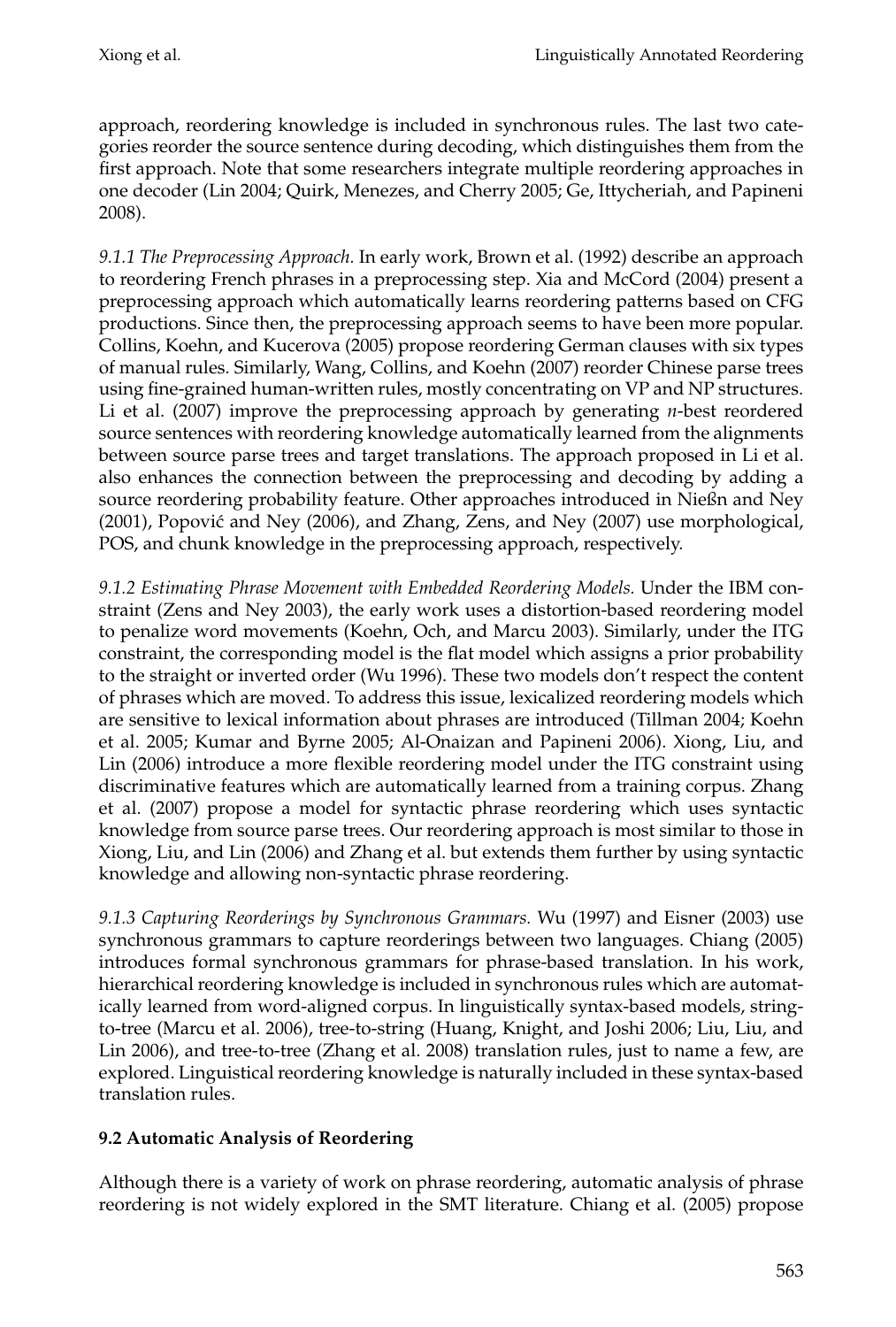an automatic method to compare different system outputs in a fine-grained manner with regard to reordering. In their method, common word *n*-grams occurring in both reference translations and system translations are extracted and generalized to part-ofspeech tag sequences. A recall is calculated for each certain tag sequence to indicate the ability of reordering models to capture this tag sequence in system translations. Popovic et al. (2006) use the relative difference between WER (word error rate) and PER (position independent word error rate) to indicate reordering errors. The larger the difference, the more reordering errors there are.

Callison-Burch et al. (2007) propose a constituent-based evaluation that is very similar to our method in Steps (1)–(3). They also parse the source sentence and automatically align the parse tree with the reference/system translations. The difference is that they highlight constituents from the parse tree to enable human evaluation of the translations of these constituents, rather than automatically analyzing constituent movement. They use this method for human evaluation in the shared translation task of the 2007 and 2008 ACL Workshop on Statistical Machine Translation.

Fox (2002) systematically studies syntactic cohesion between French and English using human translations and alignments. Compared with her work, our analysis here includes, but is not limited to, an investigation of syntactic cohesion *in an actual MT system*.

# **10. Conclusion**

We have presented a novel linguistically motivated phrase reordering approach: Linguistically Annotated Reordering. The LAR approach incorporates soft linguistic knowledge from the source parse tree into hard hierarchical skeletons generated by BTG in phrasal SMT. To automatically learn reordering features, we have introduced algorithms for reordering example extraction and linguistic annotation. We have also proposed a new syntax-based analysis method to detect syntactic constituent movement in human/machine translations.

We have conducted experiments on large-scale training data to evaluate LAR and BWR as well as the reordering example extraction algorithms. Our evaluation results show that:

- 1. Extracting reordering examples directly from word alignments is much better than from BTG-style trees which are built from word alignments.
- 2. Selection rules which bias the reordering model towards smaller swappings improve translation quality.
- 3. BWR+LAR significantly outperforms BWR, which suggests that the integration of linguistic knowledge improves reordering; and tuning two separate reordering models is better than the All-in-One combination method.

We have further analyzed the outputs of BWR+LAR vs. BWR using the proposed syntax-based analysis method. Our analysis results show that:

1. BWR+LAR achieves a significantly higher reordering precision and recall than BWR does with regard to syntactic constituent movement.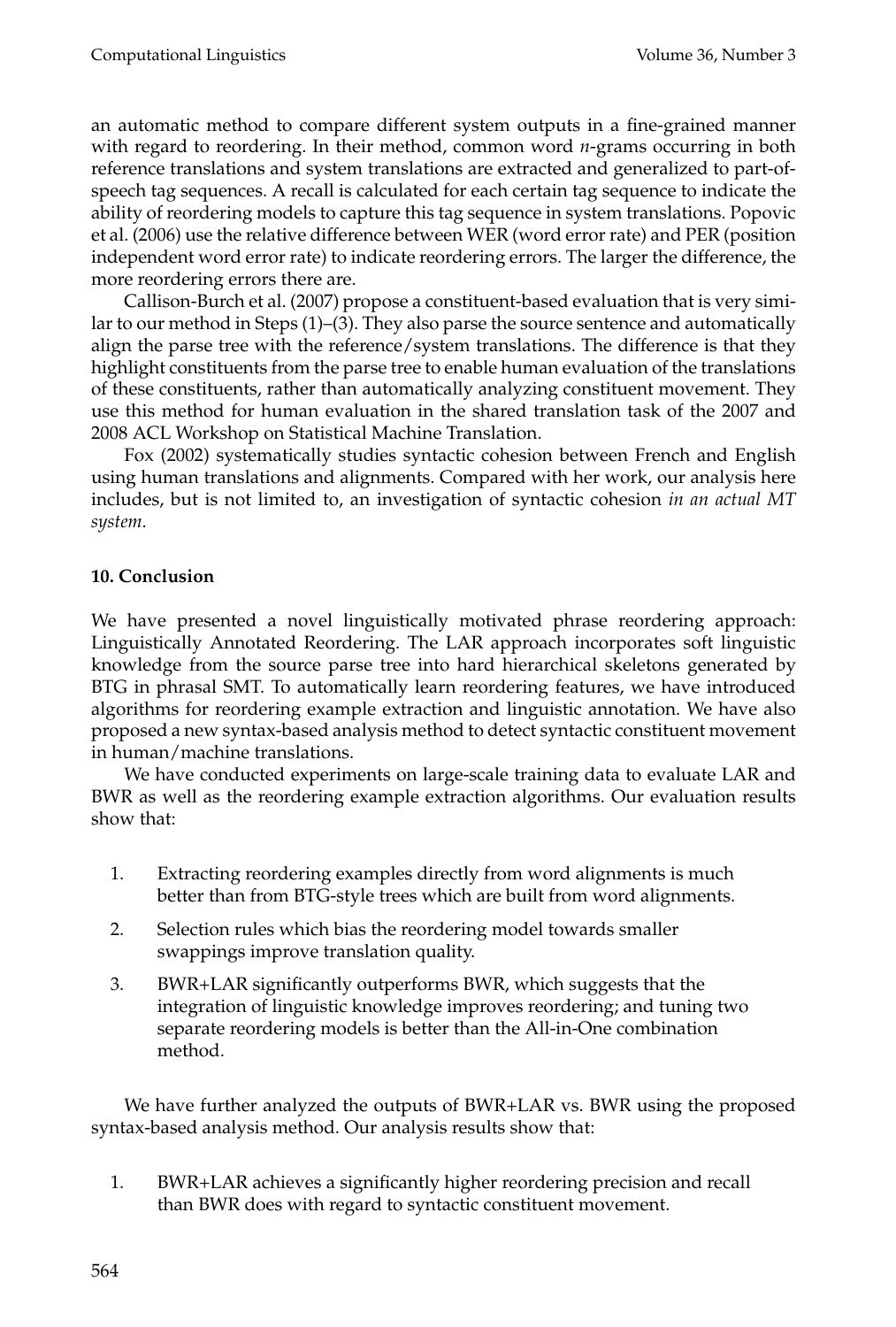- 2. For most reorderable constituents, integrating source-side linguistic knowledge into the reordering model can significantly improve reorderings by guiding reordering models to prefer hypotheses that pay more respect to constituent boundaries.
- 3. For non-reorderable constituents or constituents involving long-distance reorderings, integrating source-side linguistic knowledge into the reordering model is not sufficient to avoid illegal boundary violations or to capture reordering patterns.

To avoid illegal boundary violations in long-span constituents, we suggest constrained decoding, which protects special zones in the source sentence from being interrupted by phrases outside the zones. Beginning and ending positions of the zones are automatically learned using lexical and syntactic knowledge. To capture complex reorderings which cross constituent boundaries, phrasal SMT should integrate reordering rules with richer contextual information.

# **Acknowledgments**

We would like to thank the three anonymous reviewers for their helpful comments and suggestions.

# **References**

- Al-Onaizan, Yaser and Kishore Papineni. 2006. Distortion models for statistical machine translation. In *Proceedings of the 21st International Conference on Computational Linguistics and 44th Annual Meeting of the Association for Computational Linguistics*, pages 529–536, Sydney.
- Brown, Peter F., Stephen A. Della Pietra, Vincent J. Della Pietra, John D. Lafferty, and Robert L. Mercer. 1992. Analysis, statistical transfer, and synthesis in machine translation. In *Proceedings of the Fourth International Conference on Theoretical and Methodological Issues in Machine Translation*, pages 83–100, Montreal.
- Callison-Burch, Chris, Cameron Fordyce, Philipp Koehn, Christof Monz, and Josh Schroeder. 2007. (Meta-) evaluation of machine translation. In *Proceedings of the Second Workshop on Statistical Machine Translation*, pages 136–158, Prague.
- Cherry, Colin. 2008. Cohesive phrase-based decoding for statistical machine translation. In *Proceedings of ACL-08: HLT*, pages 72–80, Columbus, OH.
- Chiang, David. 2005. A hierarchical phrase-based model for statistical machine translation. In *Proceedings of the 43rd Annual Meeting of the Association for Computational Linguistics*, pages 263–270, Ann Arbor, MI.

Chiang, David, Adam Lopez, Nitin Madnani, Christof Monz, Philip Resnik, and Michael Subotin. 2005. The hiero machine translation system: Extensions, evaluation, and analysis. In *Proceedings of Human Language Technology Conference and Conference on Empirical Methods in Natural Language Processing*, pages 779–786, Vancouver.

- Collins, Michael, Philipp Koehn, and Ivona Kucerova. 2005. Clause restructuring for statistical machine translation. In *Proceedings of the 43rd Annual Meeting of the Association for Computational Linguistics*, pages 531–540, Ann Arbor, MI.
- Eisner, Jason. 2003. Learning non-isomorphic tree mappings for machine translation. In *The Companion Volume to the Proceedings of 41st Annual Meeting of the Association for Computational Linguistics*, pages 205–208, Sapporo.
- Fox, Heidi. 2002. Phrasal cohesion and statistical machine translation. In *Proceedings of the 2002 Conference on Empirical Methods in Natural Language Processing*, pages 304–311, Philadelphia, PA.
- Galley, Michel, Mark Hopkins, Kevin Knight, and Daniel Marcu. 2004. What's in a translation rule? In *Proceedings of the Human Language Technology Conference of the North American Chapter of the Association for Computational Linguistics: HLT-NAACL 2004*, pages 273–280, Boston, MA.
- Ge, Niyu, Abe Ittycheriah, and Kishore Papineni. 2008. Multiple reorderings in phrase-based machine translation. In *Proceedings of the ACL-08: HLT Second Workshop on Syntax and Structure in*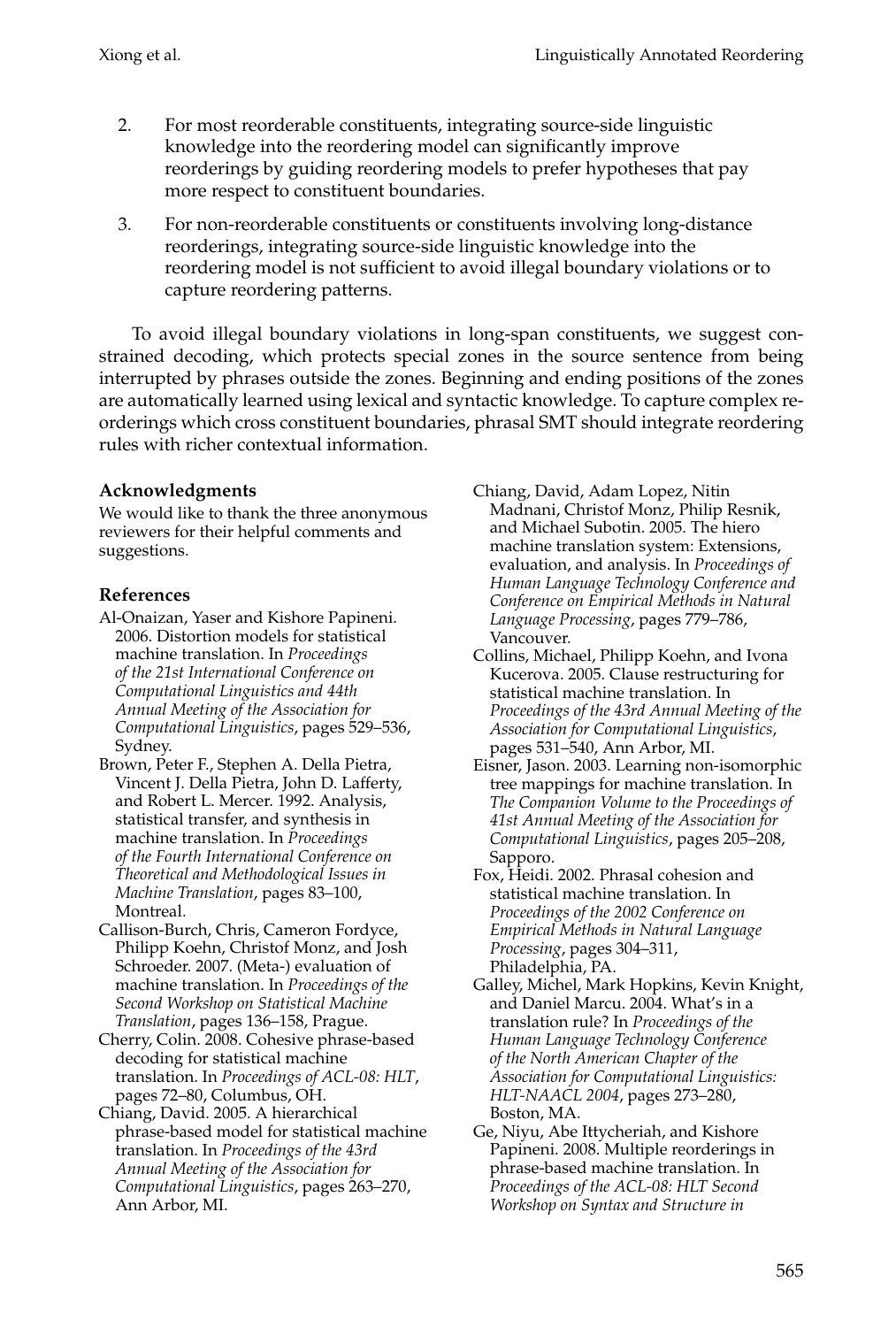#### Computational Linguistics Volume 36, Number 3

*Statistical Translation (SSST-2)*, pages 61–68, Columbus, OH.

- Huang, Liang, Kevi Knight, and Aravind Joshi. 2006. Statistical syntax-directed translation with extended domain of locality. In *Proceedings of the 7th Conference of the Association for Machine Translation of the Americas*, pages 66–73, Cambridge, MA.
- Koehn, Philipp. 2004. Statistical significance tests for machine translation evaluation. In *Proceedings of EMNLP 2004*, pages 388–395, Barcelona.
- Koehn, Philipp, Amittai Axelrod, Alexandra Birch Mayne, Chris Callison-Burch, Miles Osborne, and David Talbot. 2005. Edinburgh system description for the 2005 IWSLT speech translation evaluation. In *Proceedings of the International Workshop on Spoken Language Translation 2005*, pages 78–85, Pittsburgh, PA.
- Koehn, Philipp, Franz Joseph Och, and Daniel Marcu. 2003. Statistical phrase-based translation. In *Proceedings of the 2003 Human Language Technology Conference of the North American Chapter of the Association for Computational Linguistics*, pages 58–54, Edmonton.
- Kumar, Shankar and William Byrne. 2005. Local phrase reordering models for statistical machine translation. In *Proceedings of Human Language Technology Conference and Conference on Empirical Methods in Natural Language Processing*, pages 161–168, Vancouver.
- Li, Chi-Ho, Minghui Li, Dongdong Zhang, Mu Li, Ming Zhou, and Yi Guan. 2007. A probabilistic approach to syntax-based reordering for statistical machine translation. In *Proceedings of the 45th Annual Meeting of the Association of Computational Linguistics*, pages 720–727, Prague.
- Lin, Dekang. 2004. A path-based transfer model for machine translation. In *Proceedings of the 20th International Conference on Computational Linguistics (Coling 2004)*, pages 625–630, Geneva.
- Liu, Yang, Qun Liu, and Shouxun Lin. 2006. Tree-to-string alignment template for statistical machine translation. In *Proceedings of the 21st International Conference on Computational Linguistics and 44th Annual Meeting of the Association for Computational Linguistics*, pages 609–616, Sydney.
- Marcu, Daniel, Wei Wang, Abdessamad Echihabi, and Kevin Knight. 2006. SPMT:

Statistical machine translation with syntactified target language phrases. In *Proceedings of the 2006 Conference on Empirical Methods in Natural Language Processing*, pages 44–52, Sydney.

- Marton, Yuval and Philip Resnik. 2008. Soft syntactic constraints for hierarchical phrased-based translation. In *Proceedings of ACL-08: HLT*, pages 1003–1011, Columbus, OH.
- Navarro, Gonzalo. 2001. A guided tour to approximate string matching. *ACM Computing Surveys*, 33(1):31–88.
- Nießn, Sonja and Hermann Ney. 2001. Morpho-syntactic analysis for reordering in statistical machine translation. In *Proceedings of MT Summit VIII*, pages 247–252, Santiago de Compostela.
- Och, Franz Josef. 2002. *Statistical Machine Translation: From Single-Word Models to Alignment Templates*. Ph.D. thesis, RWTH Aachen University, Germany.
- Och, Franz Josef. 2003. Minimum error rate training in statistical machine translation. In *Proceedings of the 41st Annual Meeting of the Association for Computational Linguistics*, pages 160–167, Sapporo.
- Och, Franz Josef and Hermann Ney. 2000. Improved statistical alignment models. In *Proceedings of the 38th Annual Meeting of the Association for Computational Linguistics*, pages 440–447, Hong Kong.
- Papineni, Kishore, Salim Roukos, Todd Ward, and Wei-Jing Zhu. 2002. BLEU: A method for automatic evaluation of machine translation. In *Proceedings of 40th Annual Meeting of the Association for Computational Linguistics*, pages 311–318, Philadelphia, PA.
- Popovic, Maja, Adria de Gispert, Deepa ` Gupta, Patrik Lambert, Hermann Ney, José B. Mariño, Marcello Federico, and Rafael Banchs. 2006. Morpho-syntactic information for automatic error analysis of statistical machine translation output. In *Proceedings on the Workshop on Statistical Machine Translation*, pages 1–6, New York, NY.
- Popović, Maja and Hermann Ney. 2006. Pos-based word reorderings for statistical machine translation. In *Proceedings of the Fifth International Conference on Language Resources and Evaluation (LREC 2006)*, pages 1278–1283, Genoa.
- Quirk, Chris, Arul Menezes, and Colin Cherry. 2005. Dependency treelet translations: Syntactically informed phrasal smt. In *Proceedings of the 43rd*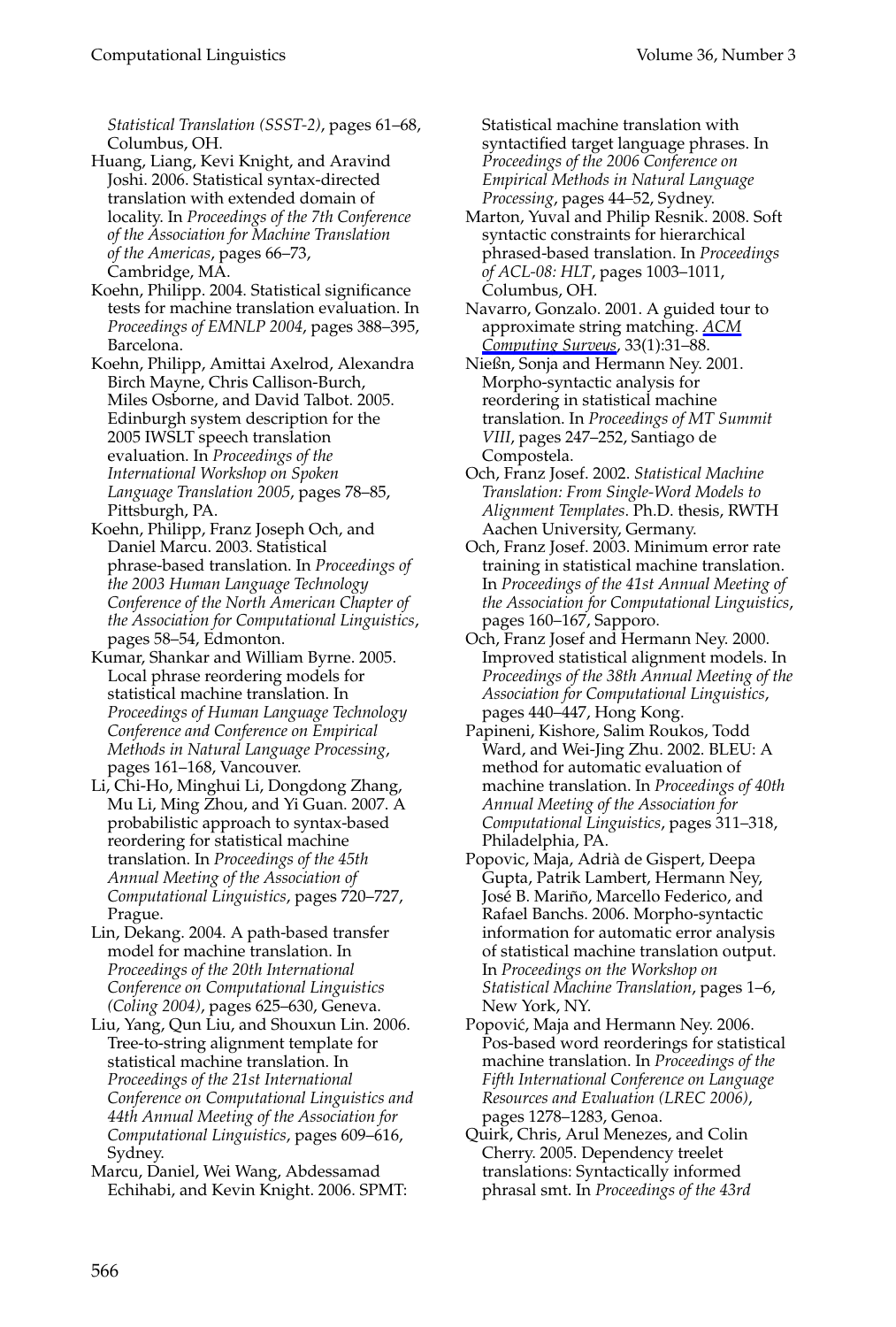*Annual Meeting of the ACL*, pages 271–279, Ann Arbor, MI.

- Stolcke, Andreas. 2002. SRILM—an extensible language modeling toolkit. In *Proceedings of the 7th International Conference on Spoken Language Processing (ICSLP 2002)*, pages 901–904, Denver, CO.
- Tillman, Christoph. 2004. A unigram orientation model for statistical machine translation. In *Proceedings of the Human Language Technology Conference of the North American Chapter of the Association for Computational Linguistics (HLT-NAACL 2004): Short Papers*, pages 101–104, Boston, MA.
- Wang, Chao, Michael Collins, and Philipp Koehn. 2007. Chinese syntactic reordering for statistical machine translation. In *Proceedings of the 2007 Joint Conference on Empirical Methods in Natural Language Processing and Computational Natural Language Learning (EMNLP-CoNLL)*, pages 737–745, Prague.
- Wu, Dekai. 1996. A polynomial-time algorithm for statistical machine translation. In *Proceedings of the 34th Annual Meeting of the Association for Computational Linguistics*, pages 152–158, Santa Cruz, CA.
- Wu, Dekai. 1997. Stochastic inversion transduction grammars and bilingual parsing of parallel corpora. *Computational Linguistics*, 23(3):377–403.
- Wu, Dekai, Marine Carpuat, and Yihai Shen. 2006. Inversion transduction grammar coverage of Arabic-English word alignment for tree-structured statistical machine translation. In *Proceeding of the IEEE/ACL 2006 Workshop on Spoken Language Technology (SLT 2006)*, pages 234–237, Aruba.
- Xia, Fei and Michael McCord. 2004. Improving a statistical MT system with automatically learned rewrite patterns. In *Proceedings of the 20th International Conference on Computational Linguistics (Coling 2004)*, pages 508–514, Geneva.
- Xiong, Deyi, Qun Liu, and Shouxun Lin. 2005. Parsing the penn chinese treebank with semantic knowledge. In *Proceedings of The 2nd International Joint Conference on Natural Language Processing (IJCNLP-05)*, pages 70–81, Jeju Island.
- Xiong, Deyi, Qun Liu, and Shouxun Lin. 2006. Maximum entropy based phrase reordering model for statistical machine translation. In *Proceedings of the 21st*

*International Conference on Computational Linguistics and 44th Annual Meeting of the Association for Computational Linguistics*, pages 521–528, Sydney.

- Xiong, Deyi, Min Zhang, Aiti Aw, and Haizhou Li. 2008a. A linguistically annotated reordering model for BTG-based statistical machine translation. In *Proceedings of ACL-08: HLT, Short Papers*, pages 149–152, Columbus, OH.
- Xiong, Deyi, Min Zhang, Aiti Aw, Haitao Mi, Qun Liu, and Shouxun Lin. 2008b. Refinements in BTG-based statistical machine translation. In *Proceedings of the Third International Joint Conference on Natural Language Processing*, pages 505–512, Hyderabad.
- Xue, Nianwen, Fei Xia, Shizhe Huang, and Anthony Kroch. 2000. The bracketing guidelines for the Penn Chinese treebank (3.0). Technical report IRCS 00-07, University of Pennsylvania Institute for Research in Cognitive Science, Philadelphia.
- Yamada, Kenji and Kevin Knight. 2001. A syntax-based statistical translation model. In *Proceedings of 39th Annual Meeting of the Association for Computational Linguistics*, pages 523–530, Toulouse.
- Yamamoto, Hirofumi, Hideo Okuma, and Eiichiro Sumita. 2008. Imposing constraints from the source tree on ITG constraints for SMT. In *Proceedings of the ACL-08: HLT Second Workshop on Syntax and Structure in Statistical Translation (SSST-2)*, pages 1–9, Columbus, OH.
- Zens, Richard, and Hermann Ney. 2003. A comparative study on reordering constraints in statistical machine translation. In *Proceedings of the 41st Annual Meeting of the Association for Computational Linguistics* (ACL), pages 144–151, Sapporo, Japan.
- Zhang, Dongdong, Mu Li, Chi-Ho Li, and Ming Zhou. 2007. Phrase reordering model integrating syntactic knowledge for SMT. In *Proceedings of the 2007 Joint Conference on Empirical Methods in Natural Language Processing and Computational Natural Language Learning (EMNLP-CoNLL)*, pages 533–540, Prague.
- Zhang, Hao and Daniel Gildea. 2005. Stochastic lexicalized inversion transduction grammar for alignment. In *Proceedings of the 43rd Annual Meeting of the Association for Computational Linguistics*, pages 475–482, Ann Arbor, MI.